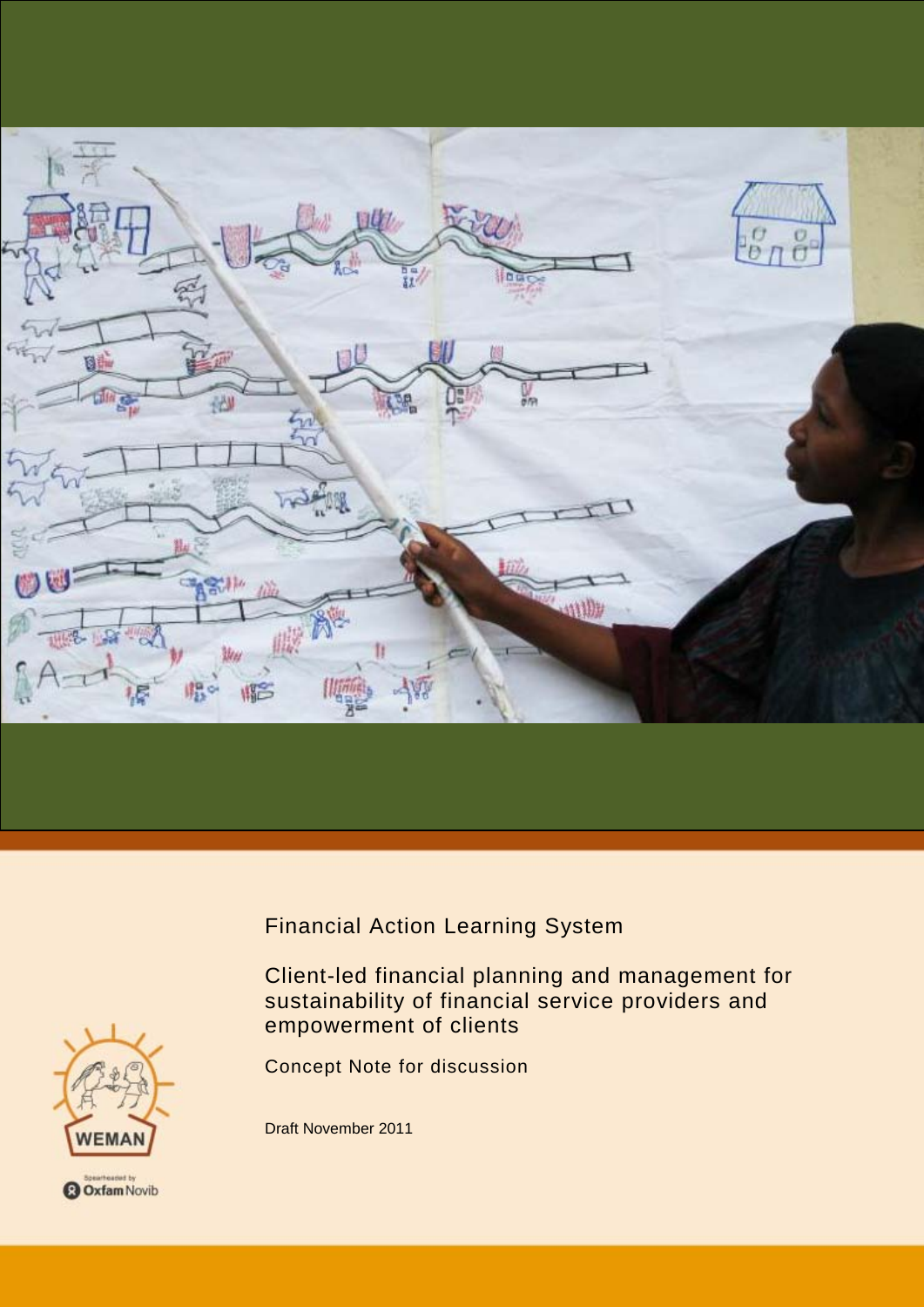# **WEMAN VISION**

A world where women and men are able to realise their full potential as economic, social and political actors, free from all gender discrimination, for empowerment of themselves, their families, their communities and global humankind

This Concept Note was written as part of Oxfam Novib's Women's Empowerment Mainstreaming And Networking (WEMAN) global programme for gender justice in economic development.



It was written by Linda Mayoux based on input from Bukonzo Joint Microfinance Cooperative and GreenHome Women's Development Association, Uganda.

© 2011 Linda Mayoux/Oxfam Novib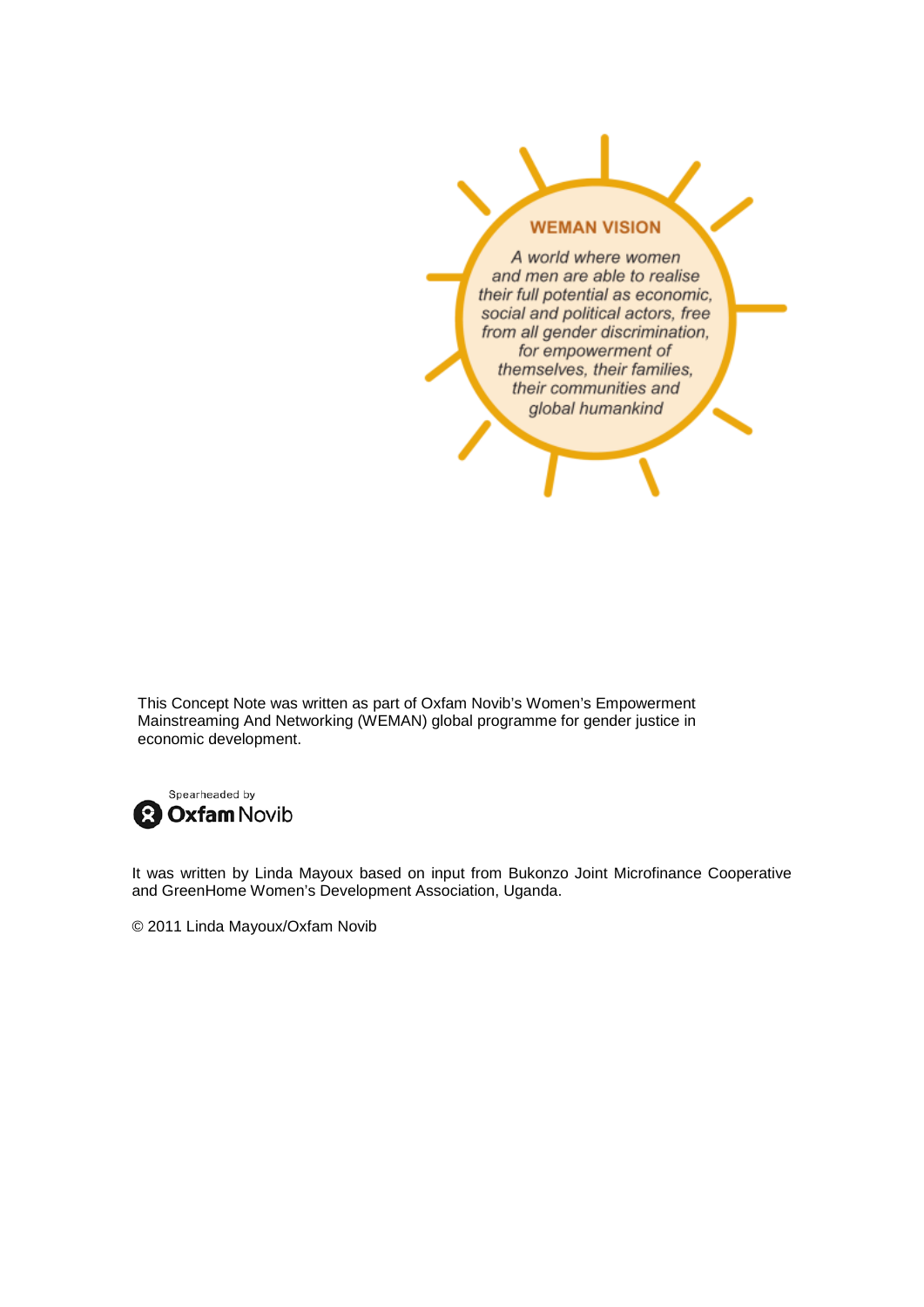# **Contents**

| <b>What is Financial Action Learning System? Overview</b>            |     |
|----------------------------------------------------------------------|-----|
| <b>Why FALS? rationale and distinctive features</b>                  | 6.  |
| Implementing FALS: key tools, stages and sustainability              | 11. |
| <b>Annex 1: WEMAN Gender Justice Protocol for financial services</b> | 18  |
| Annex 2: Overview of GALS: Approach, Phases and Future Developments  | 20  |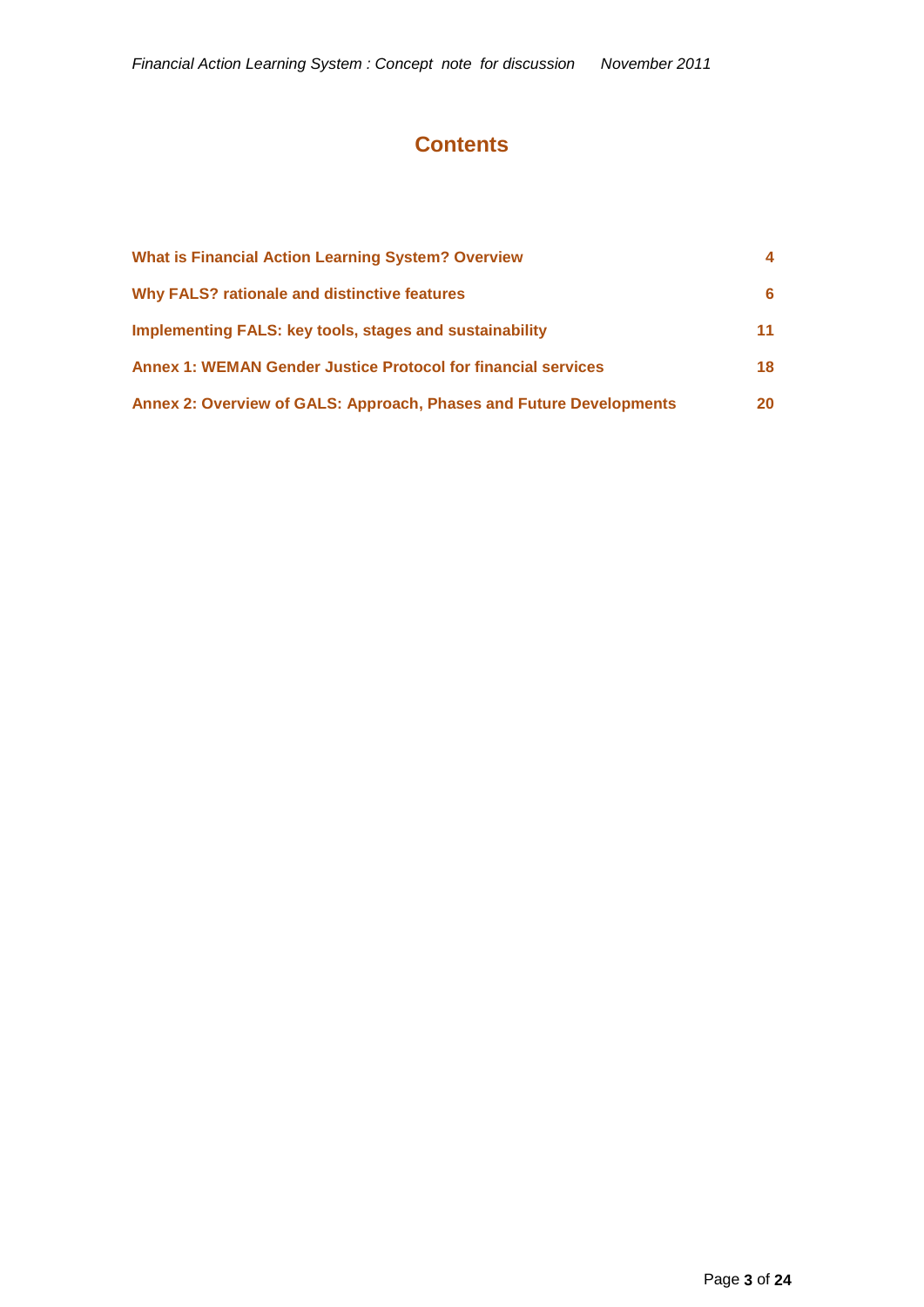# <span id="page-3-0"></span>**What is Financial Action Learning System? Overview**

The Financial Action Learning System (FALS) is a client-led methodology which brings clients and financial service providers (FSPs) together as partners in developing empowering and financially sustainable products and services. FALS adapts simple proven tools from the generic Participatory Action Learning System (PALS)<sup>[1](#page-3-1)</sup> and Gender Action Learning System (GALS)<sup>[2](#page-3-2)</sup> to integrate:

- product design and market research
- client financial empowerment
- social performance management.

The underlying idea is that adaptations of the same simple diagram tools used by financial service provider (FSPs) and women and men clients can be a cost-effective and financially sustainable methodology for promoting communication, mutual understanding and maximising 'win-win' for client empowerment and FSP sustainability.

FALS is client-led and empowering in that it starts with the visions, aspirations and strategies of women and men clients in relation to their households and livelihoods. This includes mainstreaming analysis of intrahousehold relations and gender inequalities as an integral part of livelihood development and financial planning for both women and men. The tools can be used independently by people who cannot read and write as well as FSP staff and academic researchers. Clients keep their own individual diaries in ordinary A4 exercise books which they themselves buy, together with coloured pens. They use these diaries to analyse, implement and track strategies for livelihood development and empowerment.

The methodology is upscaled mainly through peer learning in client support networks and microfinance groups with minimal FSP facilitation beyond initial capacity-building in the methodology. Women and men clients design their own pictorial manuals to teach others the tools they themselves have found most useful. They share their strategies and the methodology with others in their households and communities whom they have a personal interest in helping. They also share what they have learned in group meetings, community, religious and local government meetings. The peer trainers with the best track record become community trainers paid from the FSP increased profits to train in new groups outside their own support networks.

Once established FALS becomes the basis for 'relational marketing' of products as a means of recruiting new reliable and financially empowered clients at minimal cost to the FSP. The finished diagrams are used as business plans and product contracts between clients with FSPs integrated into application processes for products. Clients are required to produce these on an ongoing basis as a condition of continuing access to products, but also as a financial learning process for their own empowerment and livelihood development. New clients are also required to provide these financial plans – learning from friends, relatives, other existing clients or simple pictorial pamphlets. The main ongoing costs are expansion to potentially excluded clients and communities through paid community trainers with a strong record of effective volunteer training.

FALS can be implemented in any type of FSP which has an interest in contibuting to client empowerment and development as well as making profits. FALS can be a stand-alone process. Individual tools can be used on their own, although they are more effective and sustainable as an integrated methodology. The tools can be integrated in different ways, with different entry points, depending on an FSP's existing activities and the capacities and needs of existing and/or potential clients. The tools can be used as part of any organisation's market research

<span id="page-3-1"></span><sup>&</sup>lt;sup>1</sup> PALS was originally developed with funding from Hivos, Kabarole Research Centre Uganda, PASED-LEAP Sudan, ANANDI India, Aga Khan Foundation Canada and Pakistan and Trickle Up US. See materials and links o[n www.genfinance.info,](http://www.genfinance.info/) [www.palsnetwork.info](http://www.palsnetwork.info/) an[d www.wemanconsulting.co.uk](http://www.wemanconsulting.co.uk/)

<span id="page-3-2"></span><sup>&</sup>lt;sup>2</sup> PALS was further adapted specifically as a gender empowerment process with women and men as part of Oxfam Novib's Women's Empowerment Mainstreaming and Networking (WEMAN) programme. From 2009 it was further adapted for gender mainstreaming in value chain development. See Annex 2 and materials and links o[n www.wemanglobal.org.](http://www.wemanglobal.org/)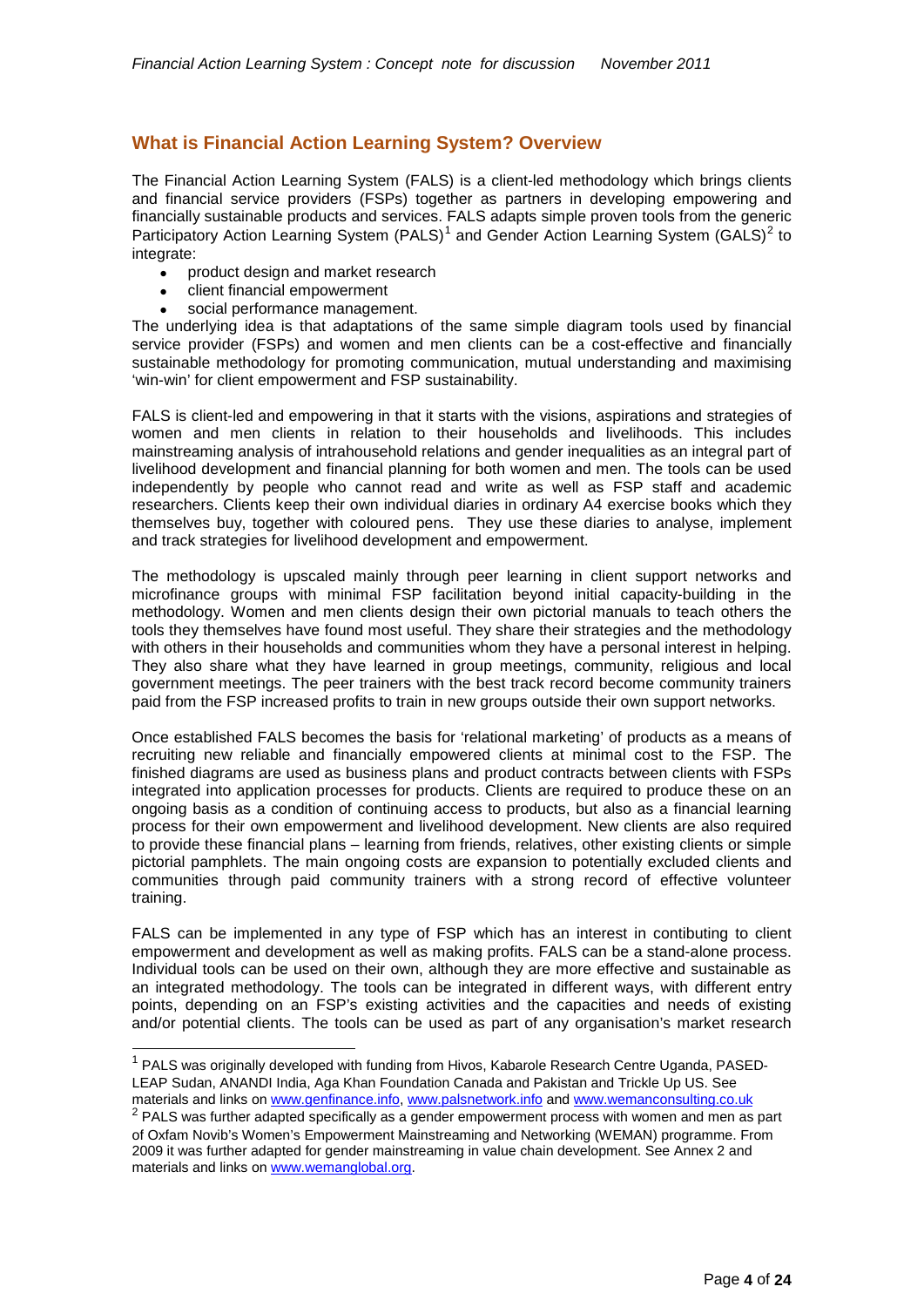process and/or on an ongoing basis by clients themselves as a continual input to participatory product development. They can be used in different ways by staff (eg as part of application processes and/or group facilitation) and/or clients (eg as part of group meetings or selfstudy/user groups) as an input to Social Performance Management. They form a client-focused basis for gender mainstreaming linked to promotion of a Gender Protocol for financial services (See Annex  $1)^3$  $1)^3$ .

# **BOX 1: FALS: Vision, assumptions and objectives**

*Vision: A world where women and men are able to realise their full potential as economic, social and political actors, free from all forms of gender discrimination, for empowerment of themselves, their families, their communities and global humankind.*

# *Undelying assumptions*

- Financial sustainability of FSPs requires sustainable client livelihoods and households.
- Sustainable livelihoods and households require changing gender inequalities which constrain tomen and men from achieving their full human and economic potential.
- Empowering women and men clients with effective financial products and services can be a significant contribution to wider economic development and hence further expanding the potential market for financial products.

# *Objectives:*

• To adapt simple tools for financial planning as the basis for improving client financial management and service agreements with FSPs (eg loan applications)

• To use these tools in market research to co-develop with women and men clients financial products and services which contribute to empowerment, gender justice and the wider development process

• To develop skills and social networks of women and men clients to enable them to increase empowerment from financial products and services

• To integrate the methodology into existing FSP activities to make them more gender, equitable, cost-efficient and financially sustainable.

• To establish skills and structures with clients and organisational staff for financially sustainable upscaling and outreach of empowering products and services, including the methodology itself.

• To identify priorities and focus for any necessary 'smart subsidies' needed to increase contribution to empowerment, gender justice and wider development.

• To collect information and develop structures through FSP products and services which can strengthen rights-based advocacy and collective action to protect the interests of women and men clients in value chains and economic policy.

FALS is not a substitute for in-depth financial education or market research, but provides a solid basis on which to signifcantly reduce costs and increase effectiveness of these. The analytical action learning skills in FALS increase the ability of clients, including the very poor with no formal education, to better understand, document and benefit from more advanced livelihood and business skills development, and more in-depth training on gender and leadership. The participatory structures developed at all levels enable scarce funds and resources to be better targeted to services which are really needed and really need ongoing subsidy – for example targeting excluded groups and gender advocacy.

<span id="page-4-0"></span><sup>&</sup>lt;sup>3</sup> See [www.genfinance.info](http://www.genfinance.info/) and [www.wemanglobal.org](http://www.wemanglobal.org/)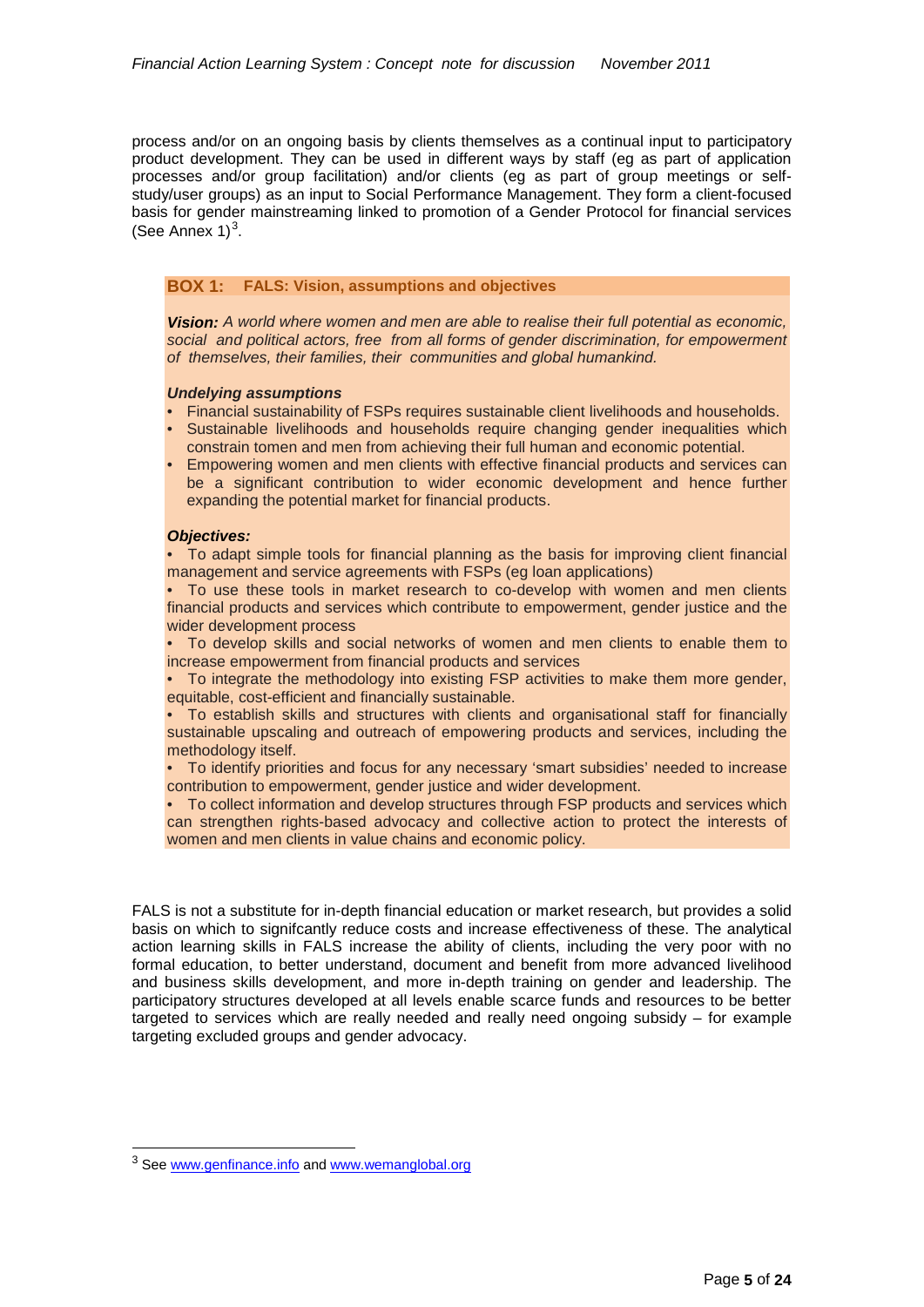# <span id="page-5-0"></span>**Why FALS? rationale and distinctive features**

Innovations in financial services, particularly in microfinance, have enabled millions of women and men, formerly excluded from the financial sector, to gain access to financial services on an ongoing basis. There are currently a range of different organizational micro-finance models ranging from community-based self-managed savings and credit groups, cooperatives and federations, NGOs and specialist microfinance institutions (MFIs). Agricultural banks and commercial banks are also increasingly reaching out to poor people in rural as well as urban areas. Financial services offered include not only credit, but savings, leasing, insurance and remittances. Recently, rapid development of technology has offered new opportunities for commercial expansion and product development through mobile banking, and more sophisticated electronic information systems.

However it is now widely recognised that complacency about the benefits of access to financial services to women and men clients is misplaced. Although access to microfinance can initiate or strengthen 'virtuous spirals' of economic, social and political empowerment for poor and even very poor women as well as men, there is considerable evidence that microfinance *per se* does not necessarily empower clients and may simply trap them in a 'vicious poverty cycle'. Clients may not only fail to benefit, but may be seriously disempowered as they struggle to meet savings, loan repayment and insurance premiums at times when income is needed for their economic activities. In extreme cases multiple household indebtedness and ruined relationships may lead to significantly increased violence and suicide.

A particularly serious gap is the continual marginalisation of gender issues, beyond facilitating women's access to microcredit and micro-savings and insurance. Relationships within households which prevent women and men clients from best using and benefitting from products are generally seen as outside the responsibility of FSPs – even though they have important implications for product design. Gender blind products are not gender-neutral, but may significantly reinforce existing inequalities and introduce new inequalities. Women clients often experience significantly increased workloads, including time needed for group meetings, and often have little control over loans or incomes from their activities. In many cultures, even where women use services for their own activities and control income, women are expected to contribute this income to the household while men retain more of their own income for their own luxury expenditure. This means not only that women's businesses often fail to grown, but also total income for household wellbeing does not necessarily increase and may even decrease. Gender inequalities are also important in products for men. Assumptions in that men are the heads of household often undermines women's informal rights to property and role in household decision-making. Women's work may be increased as men expect them to intensify unpaid labour in men's enterprises. Men may spend the proceeds of their business on luxury expenditure rather than the household. Evidence suggests that in some cultures men may even take on new wives once their own income increases and/or their wives become more self-sufficient. <sup>[4](#page-5-1)</sup> As well as harming women, this also has adverse effects on children and other dependents.

Client empowerment is important not only for clients and their families, but also for FSPs themselves. Poverty and lack of empowerment means that clients are unable to use and manage more profitable products. Irresponsible provision of loans, bad savings and insurance products are not only bad for clients but are also very inefficient for the FSP leading to high costs in chasing up bad debts and savings/insurance contributions. In some contexts like India, Bolivia and large urban centres elsewhere clients may become overindebted to different FSPs all seeking the same 'profitable' target client group. Increasing access of large numbers of clients in the same markets may lead to market saturation, increased prices for inputs and decreased prices for products. This disadvantages not only clients, but other poorer women and

<span id="page-5-1"></span><sup>&</sup>lt;sup>4</sup> In particular Mayoux, L. C. and M. Hartl (2009). Gender and rural microfinance: Reaching and empowering women: Guide for Practitioners. Rome, IFAD. For the WEMAN programme see [www.wemanglobal.org.](http://www.wemanglobal.org/)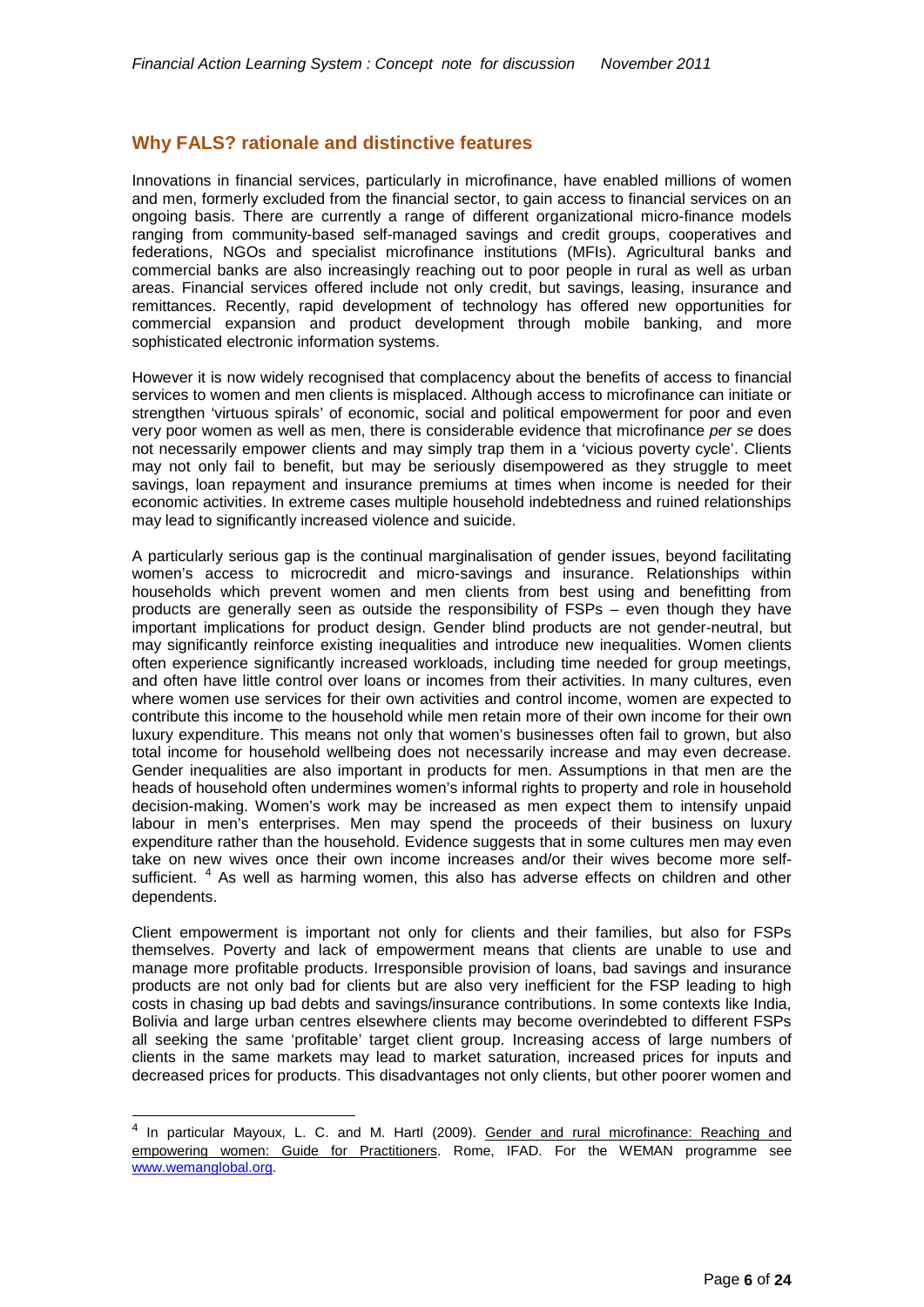men dependent on these same markets. Recently 'the financial bubble' produced by irresponsible banking has burst leading to global economic recession.

# **BOX 2: Rationale: the business case for a broader development vision in FSPs**

# **Business case for client financial empowerment**

• *Better financial management:* Clients who understand their financial situation are less likely to take on products which they cannot manage, leading to fewer bad debts, higher levels of saving and more sustainable insurance and pension products.

• *Client loyalty:* clients who feel that FSPs are acting in their interests, contributing to their empowerment and wellbeing, are more likely to be loyal to particular providers and observe service conditions, even when these may cause temporary hardship for them. Loyal clients require less follow up, and hence take up fewer FSP resources, to recover bad debts.

• *Reducing household poverty:* clients who are able to manage their finances to reduce poverty are better able to effectively use more complex and profitable products.

#### **Business case for gender justice**

• *Large potential and underserved female market:* Women are statistically the majority population in most countries, particularly in the target group for microfinance. In many countries female entrepreneurship is growing faster than that of men and increasing numbers of women entrepreneurs need better and more diversified financial products.

• *Gender inequality leads to inefficient use of resources in the household.* Gender inequalities in property rights, division of labour and decision-making and resulting inefficiencies affect savings, loan repayment rates and insurance claims and entail excessive costs in managing clients and prevent women and men clients from progressing to use of more sohpisticated and profitable products.

• *Gender inequalities constrain women* from having the resources, time and autonomy to make the most effective use of financial services to improve livelihoods.

• *Some norms of masculine behaviour make men less reliable clients:* Excessive luxury expenditure by men on eg alcohol and 'other women' limit resources for productive investment, increase household poverty and, as well as harming women and children.

#### **Business case for a broader ethical vision for wealth creation**

• *Brand image:* ethical business is good for brand image across the whole client base.

• *Value chain finance:* This is potentially a very effective means of increasing outreach to people at different levels in chains who need efficient services and who are able to repay. This can enable cross-subsiding more costly services to the very poor with more profitable services to those higher up in the chain.

• *Economic growth:* Dynamic local and national economies provide a lareger supply of potentially profitable women and men clients.

• *Access to development funding:* FSPs with a broader development vision, and concrete strategies, are well placed to both access funds and enable outreach of nonfinancial services to many thousands or people.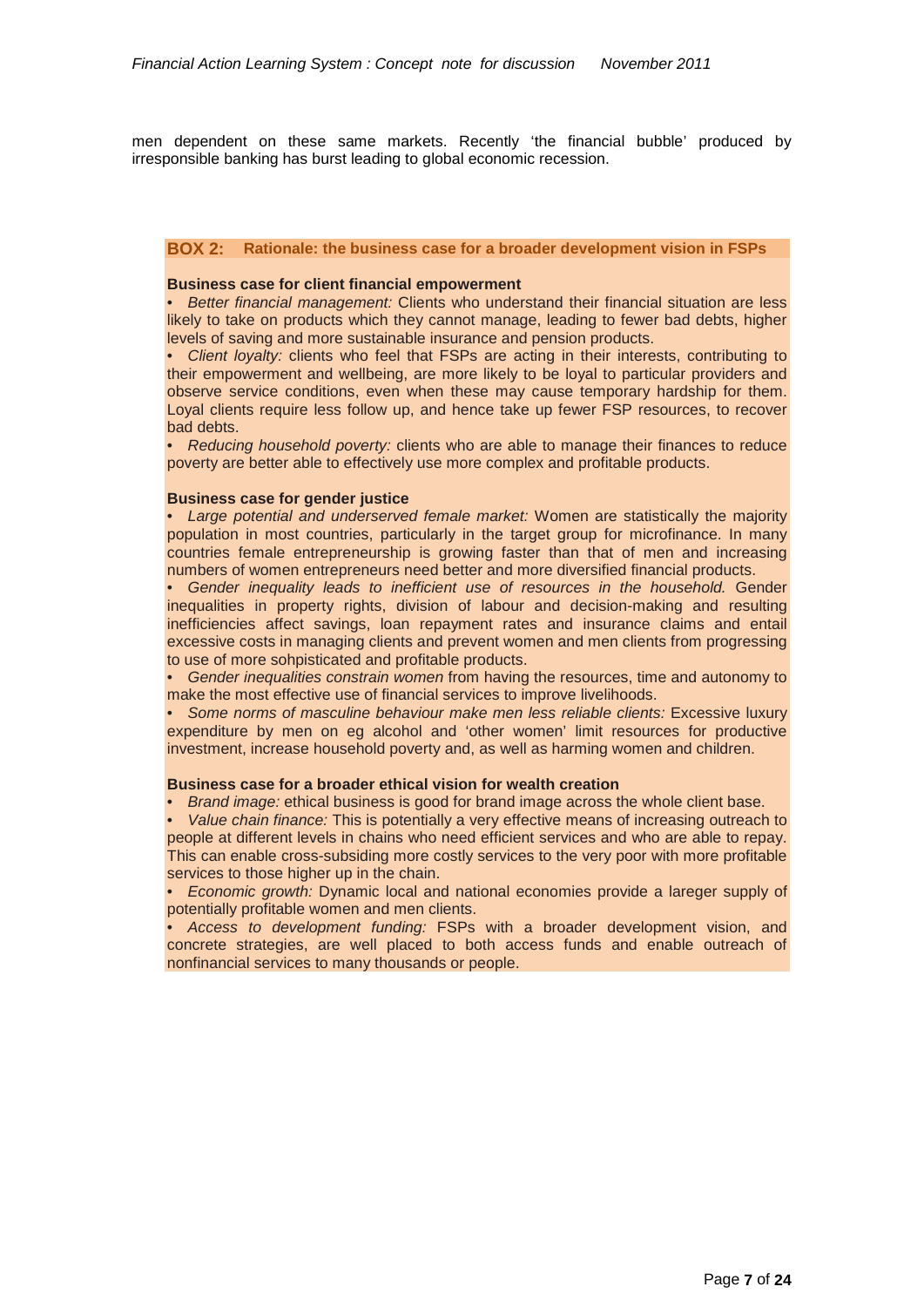FALS integrates recent innovations addressing the 'micro-finance schism' between financial sustainability and poverty reduction and to improve poverty impact and financial inclusion. In taking a more integrated and participatory approach, mainstreaming gender equity it also addresses some of the gaps in existing practice:

- **Participatory market research:** It is now generally accepted that 'knowing your clients' is good business practice in developing and diversifying financial products.<sup>[5](#page-7-0)</sup> However participatory market research in itself does not necessarily produce products which will benefit clients. It may only point to products which can be profitably sold to women and/or men - which cannot be assumed to be the same thing. FALS puts client needs, including women's empowerment and gender equity, at the centre of product development.
- *Financial education, 'credit plus' and 'smart subidies':* Even in the commercial sector, there is now increasing acceptance of the idea of 'smart subsidies' and complementary services ("credit-plus," as it is often called) in relation to increasing poverty reach, improving health and education and/or reducing HIV/AIDS<sup>[6](#page-7-1)</sup>. An important recent development has been financial education and literacy. However complementary services do not necessarily empower clients or change gender inequalities. Financial education can become yet one more means by which FSPs persuade people to buy their products and make poor women and men feel guilty for not being thrifty enough to use products from which they benefit little. Complementary services are often not well designed for people who cannot read and write, for women and may not be effective. Moreover they are generally costly and so underfunded, and limited to available project funds. FALS aims to be financially sustainable as a client-led methodology which promotes peer training and relational marketing integrated into existing application processes and activities.
- *Social Performance Management:* This makes social and environmental impacts an integral part of planning and management of financial services, linked to debates on Corporate Social Responsibility. However SPM only manages performance in relation to existing visions. It does not necessarily include gender, nor is it necessarily based on a participatory process with clients. FALS provides a participatory methodology for developing gender and other indicators, and structures on which at least some social monitoring can be based.
- *Consumer protection:* Since at least 2003 micro-finance networks, including ACCION, have been developing and implementing consumer protection guidelines covering both relations with clients and quality of products and services.<sup>[7](#page-7-2)</sup> Consumer protection is limited in its scope - it is protective of clients rather than proactively seeking to benefit and empower. FALS provides structures for co-designing and also monitoring consumer protection guidelines.
- *Value chain finance:* FSPs are increasingly looking beyond individual lending to ways in which they can profitably contribute to development of value chains as a whole and reach different stakeholders at different levels. Value chain finance requires that FSPs

<span id="page-7-0"></span> <sup>5</sup> SEWA's services have always been based on consultation with clients. Grameen Bank undertook a four year reassessment and redesign based on extensive client research. This significantly increased outreach and sustainability In the three years to December 2005, Grameen's deposit base tripled and its loans outstanding doubled. Profits have soared from around 60 million taka in 2001 to 442 million taka (about \$7 million) in 2004. Dropouts are returning, and even some old defaulters are repaying and re-joining. See also discussion in Reed 2011. For details of MicroSave tools see www.microsave.org.

<span id="page-7-1"></span> $6$  For a discussion of the complementarities between microfinance and other development interventions see for example Magrner, M. (2007) and Watson, A. and C. Dunford (2006). From Microfinance to Macro Change: Integrating Health Education and Microfinance to Empower Women and Reduce Poverty, United Nations Population Fund and Microcredit Summit Campaign.

<span id="page-7-2"></span><sup>&</sup>lt;sup>7</sup> See http://www.smartcampaign.org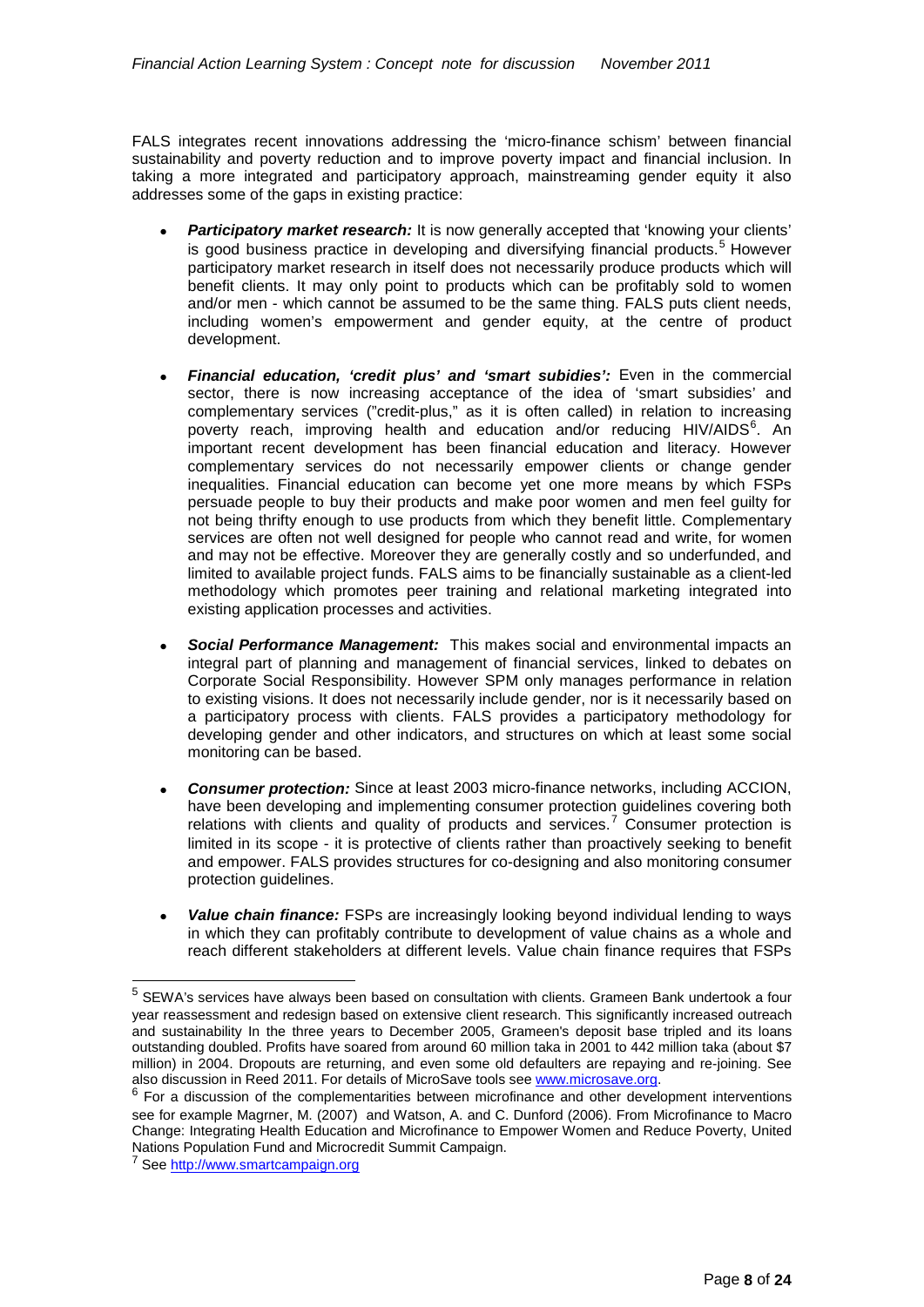have in-depth knowledge of the value chains in which their clients are involved. Value chain research can be costly and findings may be rapidly outdated as market situations change. FALS produces a wealth of useful information on financial service needs at different levels of value chains and structures for information exchange between stakeholders. It is a potential entry point for the more in-depth livelihood, market and value chain process in GALS Phase 2 (See Annex 2).

# **BOX 3: FALS: Distinctive Features**

# **Underlying assumptions**

• Women clients are intelligent actors with considerable resourcefulness in the face of multiple constraints, not 'victims of subordination in need of consciousness-raising' or needing to be taught 'thrift'.

• Men clients have household as well as business responsibilities, but are frequently trapped into unproductive expenditures and discriminatory behaviour by peer pressure and social norms of masculinity

• Clients (women and men) have a self- as well as moral interest in developing and strengthening their social support networks. They can and should play an active role in promotion and training others for sustainability of well-designed products from FSPs.

# **Dimension 1: Participatory Market Research**

• Puts client needs and empowerment at the centre of product development

• Examines gender and other social inequalities and identifies strategies for change at individual, household and community levels as an integral part of product development

• The market research process catalyses individual changes, develops communication skills between clients and providers

• Establishes the needs and capacities of different stakeholders in value chains and local economies to promote value chain upgrading and diversification of local economies

# **Dimension 2: Client financial education and empowerment**

• Enables clients to accurately assess their financial needs

• Enables clients to successfully manage their finances so that they benefit from products and services and are able to move onto ever more profitable products

• Enables clients to build on economic empowerment for wider social and political empowerment at household, community and macro-levels

• Establishes skills and structures for clients to share what they have learned with others in their families and communities in order to provide an ever-expanding base of reliable clients for FSPs.

# **Dimension 3: Organisational mainstreaming for mutual win-win: SPM, impact assessment and consumer protection**

• Integrates participatory market research and financial education into core organisational activities: organisational promotion, application processes and SPM

• Uses information outputs as basis for focused studies of particular value chains and gender impacts

• Ongoing staff development and capacity-building based on client needs and strategies

• Develop and monitor consumer protection policies, integrating gender concerns

FALS is particularly innovative in its integration of discussion of sensitive gender issues like inequalities in access to and control over resources. All FALS tools and processes are based on underlying gender justice principles and designed to promote gender equality between women and men clients, help them identify ways of siezing opportunities and addressing gender-based challenges which prevent women and men from achieving their visions. In WEMAN the related Gender Action Learning System (GALS) has now been used by thousands of women and men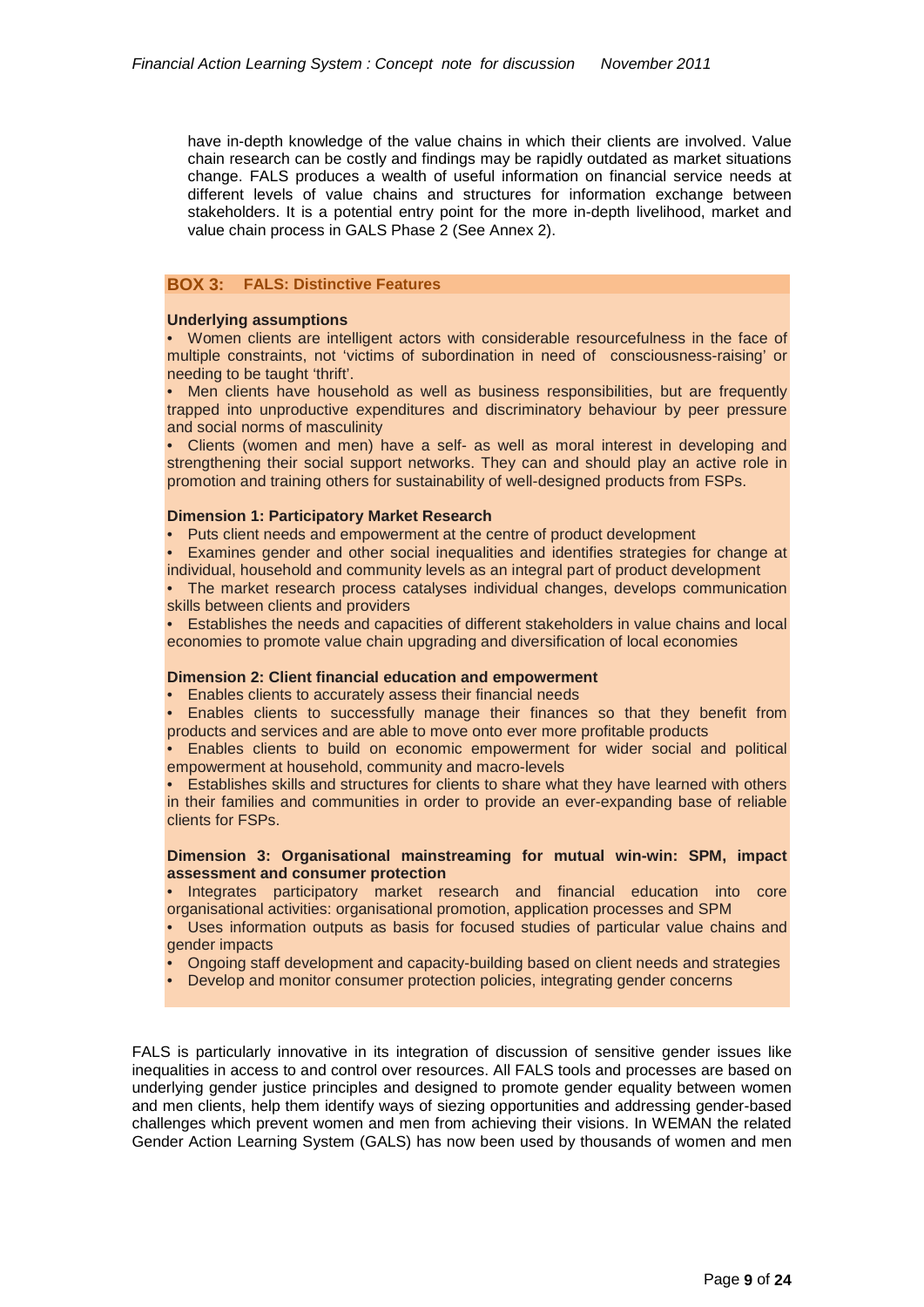in many countries<sup>[8](#page-9-0)</sup>. These experiences indicate that, far from inevitably being a long-term and conflictual process imposed by a few middle class or Western feminists, gender justice is important for the vast majority of women and men in poor as well as better-off households:

- Many changes in gender relations which empower women (including equality in land ownership and decision-making and freedom from gender-based violence) can be achieved for a significant number of people in a relatively short time (1-6 months) as the basis for longer term widespread change.
- It is possible, and also beneficial, for men to consider gender inequalities in their personal lives, households and market relationships as an integral part of their own economic strategies to increase their wealth and that of their households.
- This leads to greater happiness at household level leading to more efficient livelihoods and greater well-being for children, men and women.
- The benefits of change in gender relations are enjoyed not only by poor households, but also households of the better off entrepreneurs and traders.
- These changes enable participatory and sustainable structures for involving poor women and men in local government, and ultimately national level decision-making.

Gender justice is not therefore seen as only 'for women', but a mainstream concern for women and men which can be integrated in different ways into any wealth creation intervention to make it more effective for men as well as women.

# **Figure 1 Pictorial version of CEDAW drawn by women farmers in Uganda based on GALS visioning exercise.**

<span id="page-9-0"></span>

<sup>&</sup>lt;sup>8</sup> See Manuals, Reports and videos on Oxfam Novib's WEMAN website: [www.wemanglobal.org](http://www.wemanglobal.org/)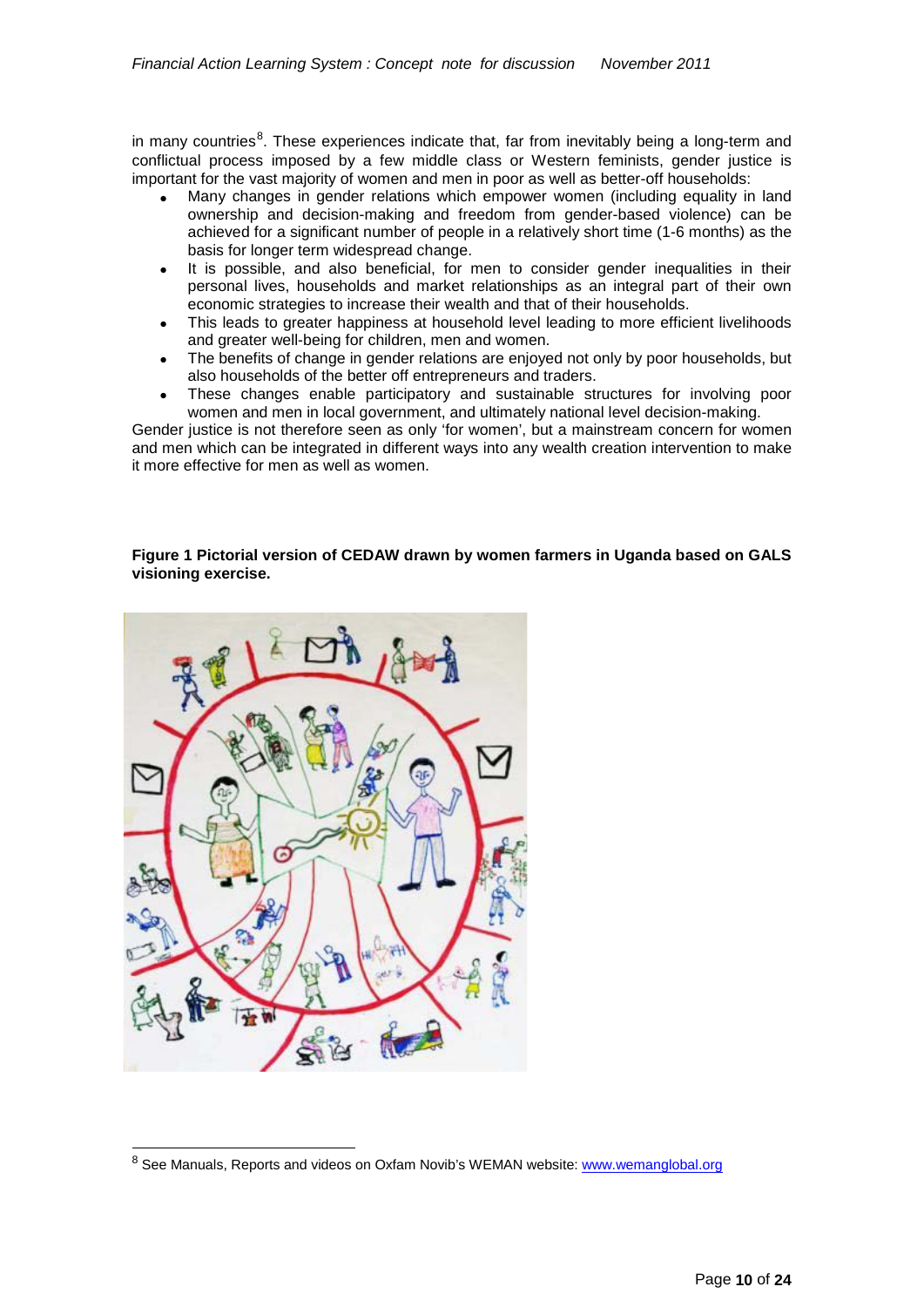# <span id="page-10-0"></span>**Implementing FALS: key tools, stages and sustainability**

The core of the FALS methodology is the Financial Planning Road Journey which, on its own or together with the other tools, can be used as the basis for a service contract between FSPs and clients. The Road Journey focuses first on clarifying dreams and visions, then progressively develops SMART objectives based on an analysis of past achievements, opportunities and challenges. The Road Journey tool is based on the common concept of 'Road Map' for planning<sup>[9](#page-10-1)</sup>, but uses this in a much more structured way to link inputs from other tools in the process. FALS Road Journeys can be of many different levels of complexity, depending on the purpose – from very simple inspirational diagrams to in-depth accounts of past actions and extremely complex strategic plans based on a SWOT analysis showing multiple inter-linkages on one page.

The Financial Planning Road Journey is progressively developed from a simple Road Journey Tool: the Wealth Creation Road Journey into a sophisticated 'multilane financial planning Road Journey integrating outputs from other tools. This is done through using variants of three other intuitively simple tools: Circle Maps, Trees and Diamonds which promote more in-depth analysis and information to put on the Road Journey. The sequencing of the 6 core tools is indicated in Figure 3:

Tool 1: Wealth Creation and Empowerment Road Journey: vision and achievement journey

- Tool 2: Financial Opportunities and Challenges Circle Maps
- Tool 3: Financial Management Challenge Action Tree
- Tool 4: Financial Flow Trees
- Tool 5: Financial Planning 'Multilane Highway'
- Tool 6: Financial Sustainability 'win-win' diamond

Over time clients can use these same tools with increasing degrees of creativity and complexity as a cumulative reflexive process of client action learning, planning implementation and tracking. The Road Journey and other tools are used and tracked at individual level, then aggregated and monitored at collective levels – single and/or multistakeholder groups and organisations. The same tools can be used in different ways at different levels, tracked by FSPs over time for product development and value chain development, SPM, monitoring of consumer protection and policy advocacy.



<span id="page-10-1"></span><sup>&</sup>lt;sup>9</sup> The Road Journey is based on principles of 'empowering enquiry' - a further development of Appreciative Enquiry, but has a more incisive analysis of power relations and inequalities. See Mayoux Mayoux, L. (2003). "Empowering Enquiry: A New Approach to Investigation." from http:///www.enterpriseimpact.org.uk/informationresources/toolbox/empoweringenquiry.shtml.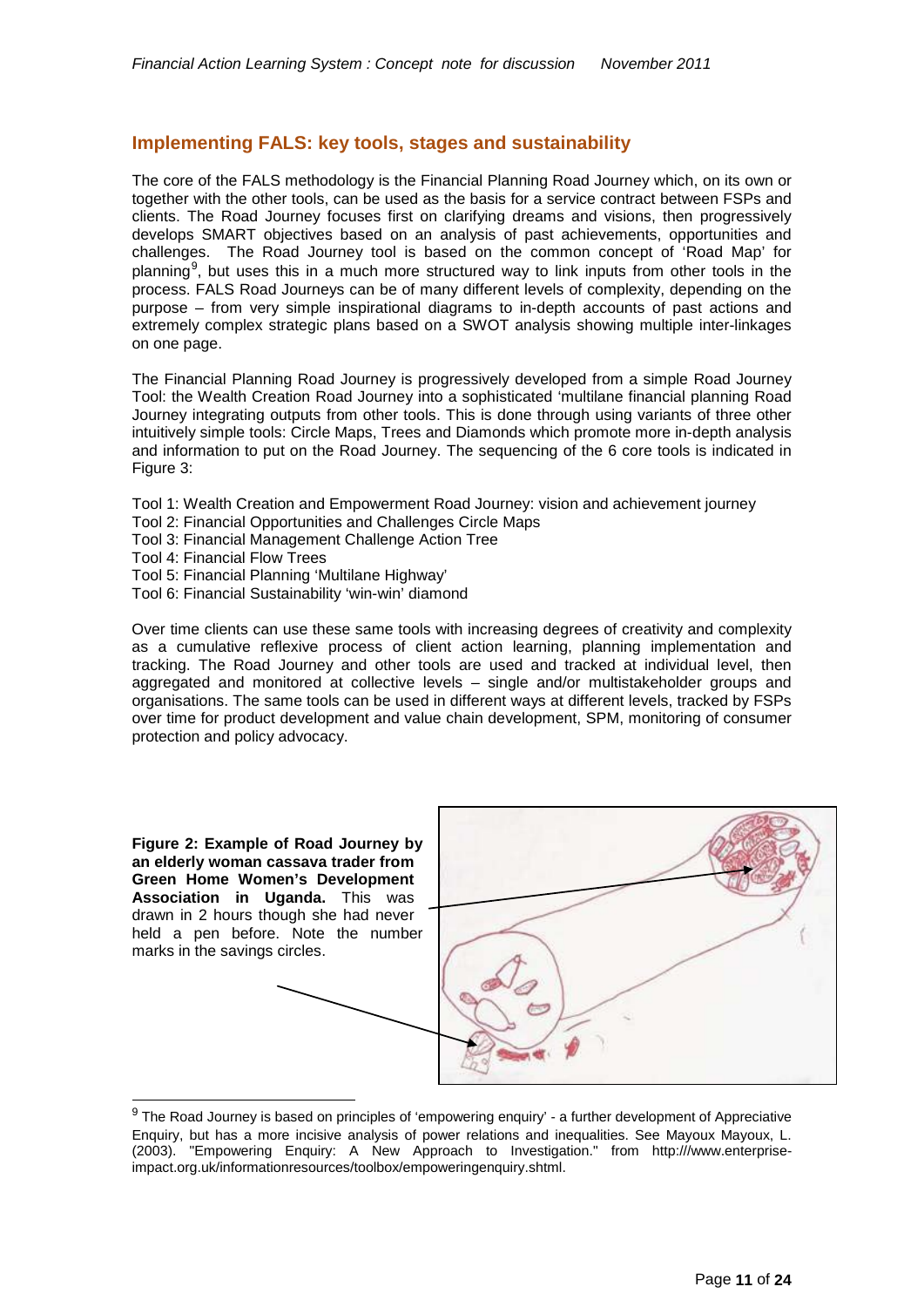# **BOX 4: Key steps and integration of tools**

# **Tool Step 1: Where do we want to go? How did we get this far? The empowerment vision and achievement Road journey**

Financial planning is a means to wealth creation and development, not an end in itself. Wealth creation is in turn a means to empowerment, happiness and well-being and not an end in itself. The Vision Journey includes visions for business, family and personal development as the main motivation for financial planning drawing on the 'soulmate' visioning exercise. The achievement journey plots out the journey to the current situation focusing on financial strategies and showing opportunities and challenges which may also affect us in future.

# **Tool Step 2: What can help or hinder us in our progress? The financial opportunities and challenges circle map.**

FSP products and services should be designed to strengthen, rather than undermine existing access to other informal and private sector financial resources and need to take into account financial responsibilities. Having inspired people, and clarified their visions and appreciated their past achievements, they examine in more detail the range of financial opportunities and constraints – both family and informal resources as well as institutional. This tool also starts to identify poverty and gender issues in access to different types of financial services and implications for products design.

# **Tool Step 3: Sharing strategies and accelerating change: financial management challenge action trees**

Challenge Action Trees are used to discuss the range of challenges financial management at individual, household, livelihood and institutional levels and to share ideas on how these can be addressed at each level. The aim is to promote individual client responsibility for resolving their personal and household challenges before making demands from FSPs and/or NGOs.

# **Tool Step 4: Establishment of individual SMART objectives for combining products: Financial Flow Trees**

Financial input/output trees are used to examine incomes and expenditures to enable much more precise identification of exactly how credit, savings and other products like insurance, remittances etc can improve the input output balance. Trees are either individual and/or household - whichever makes most sense to the client and also enables examination of gender issues in access and control. The trees also enable identification of SMART short-term business and financial objectives on the way to the empowerment and wealth creation vision. Financial flow trees can be used as part of service agreements with FSPs, and actual use of services are tracked over time against projections as part of a client learning process.

**Tool Step 5: Financial Planning 'multilane highway'** The wealth creation and is now revisited and transformed into a 'multilane highway' showing SMART timebound steps and objectives, financial services needed and opportunities and conatrints from the analysis using the other tools. Progress is then tracked over time, comparing actual achievements with what was anticipated. This also forms part of a service agreement with FSPs.

# **Tool Step 6: Sustainability 'win-win' Diamond**

This tool brings together client (women and men) and FSP perspectives on financial products to identify a range of win-win empowering and financially sustainable possibilities.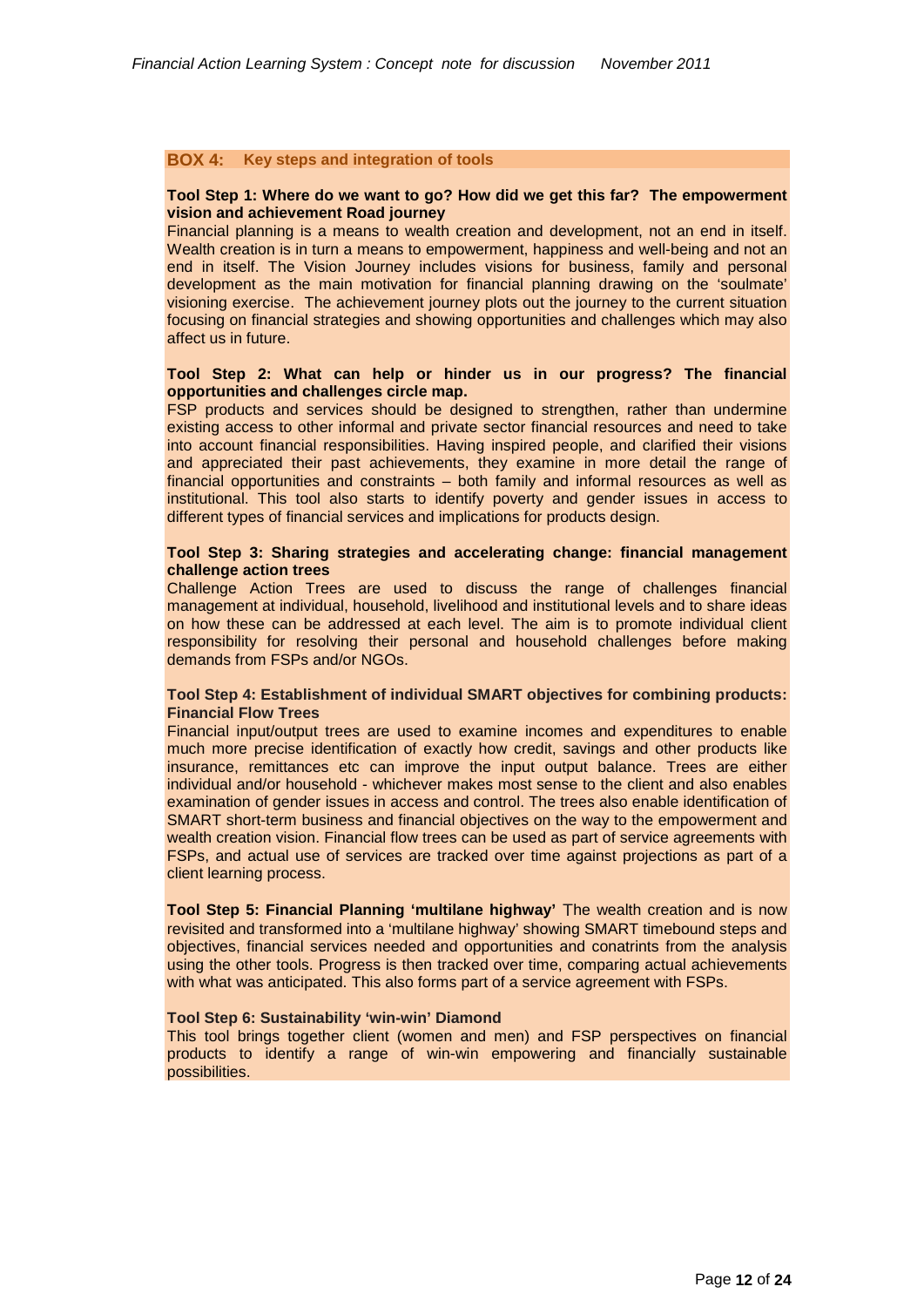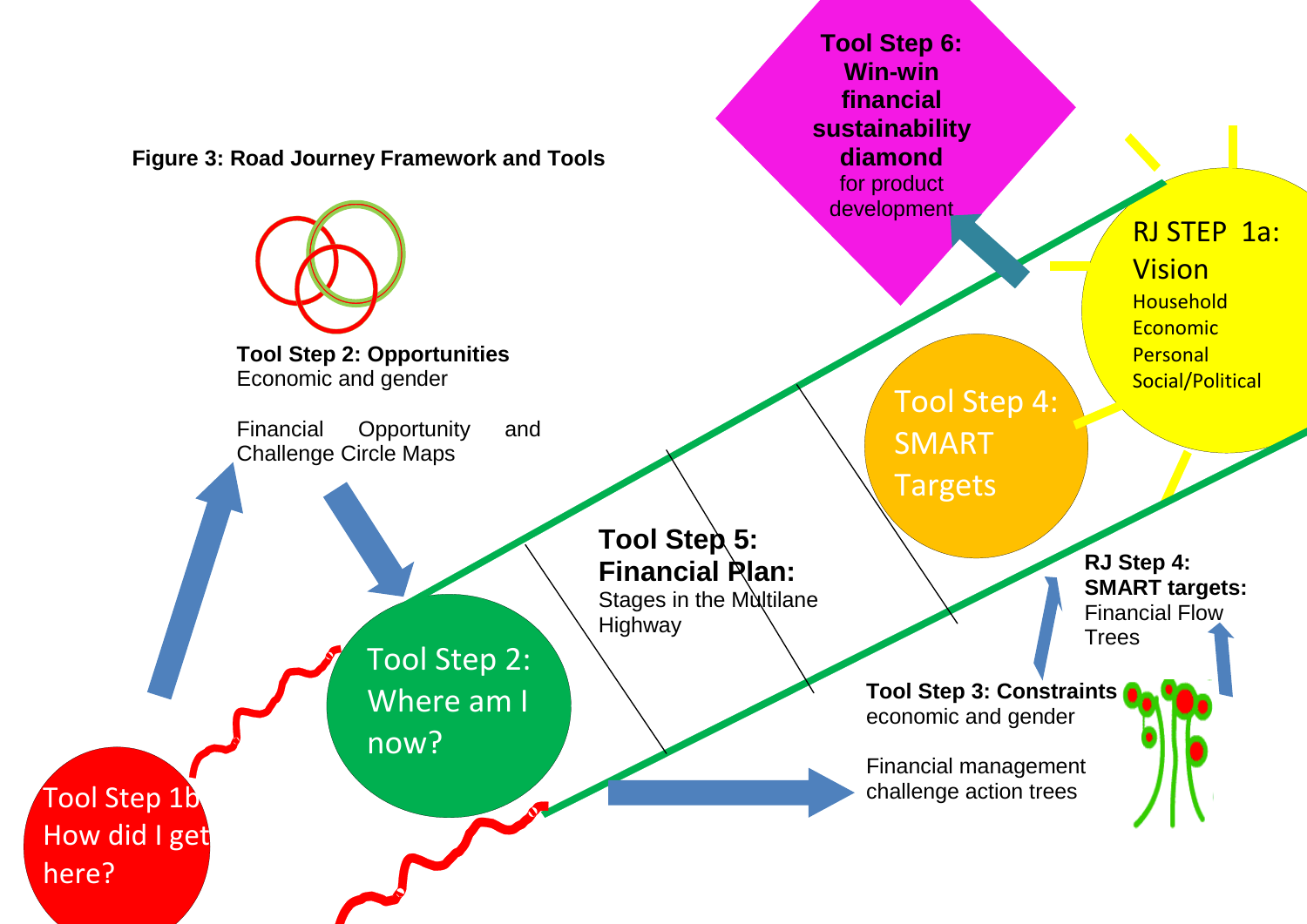FALS is implemented in three overlapping and ultimately parallel processes corresponding to the three dimensions as indicated in Box 5. The time taken to establish the methodology to Stage 3 will depend on whether or not FALS is the first GALS process in which the FSP is involved, size and geographical/economic/social diversity of clients, context and organisational capacities in regard to participatory methods and gender mainstreaming. FALS may also be an entry point for other GALS processes which can be progressively integrated as indicated in Figure 4. Empowerment, gender and sustainability issues are considered at each stage, with tailored checklists for monitoring.

# **BOX 5: Implementing FALS: Key stages**

#### **Stage 1: Preliminary market research and development of champions**

(6 half day sessions) with 50-100 clients and 10-20 FSP staff conducted for a representative sample of client backgrounds and contexts over about 3-6 months. This stage:

• starts to identify client aspirations and strategies in relation to financial services and links to empowerment, gender justice and development

• starts to examine a range of possible products and services which could contribute to empowerment, gender justice and wider development

• establishes the best ways of adapting the methodology to the needs of different client groups, contexts and organisational activities and capacities so it can be as empowering and financially sustainable as possible, as soon as possible

• develops the skills of a small core of clients and FSP staff as the basis for subsequent upscaling

• develops a client-designed pictorial manual and identifies potential networks and mechanisms which can be used for upscaling

• develops a staff-designed manual in local language based on the client manual and this current manual.

**Stage 2: Establishing the Financial Action Learning System**: ongoing client financial action learning and participatory product development (6 months – 1 year). In this stage: • clients involved in Stage 1 continue to plan and track using the tools for their own

financial management and empowerment using A4 diaries and/or flipcharts

• these clients also teach the skills to other people in their families, communities and/or groups

• FSP staff monitor the process and outputs as part of extending the product market research

• Economic and social impacts are monitored and information outputs start to be fed into FSP MIS

• Methodology is fully adapted and client-designed materials and FSP capacity building materials are finalised (though will always be updated as issues and contexts change)

**Stage 3: Sustainability and upscaling:** integration into core financial services, SPM, organisational consumer protection and gender policies (ongoing). In this stage:

- Client use and upscaling of the tools continues as an empowerment process
- Participatory market research continues
- The methodology is integrated into core FSP activities and services
- The information outputs become an integral part of the MIS
- The learnings form the basis of a client-led consumer protection and gender policy

• Key priorities for 'smart subsidies' to further strengthen empowerment and gender justice and/or increase inclusion of any excluded groups are established.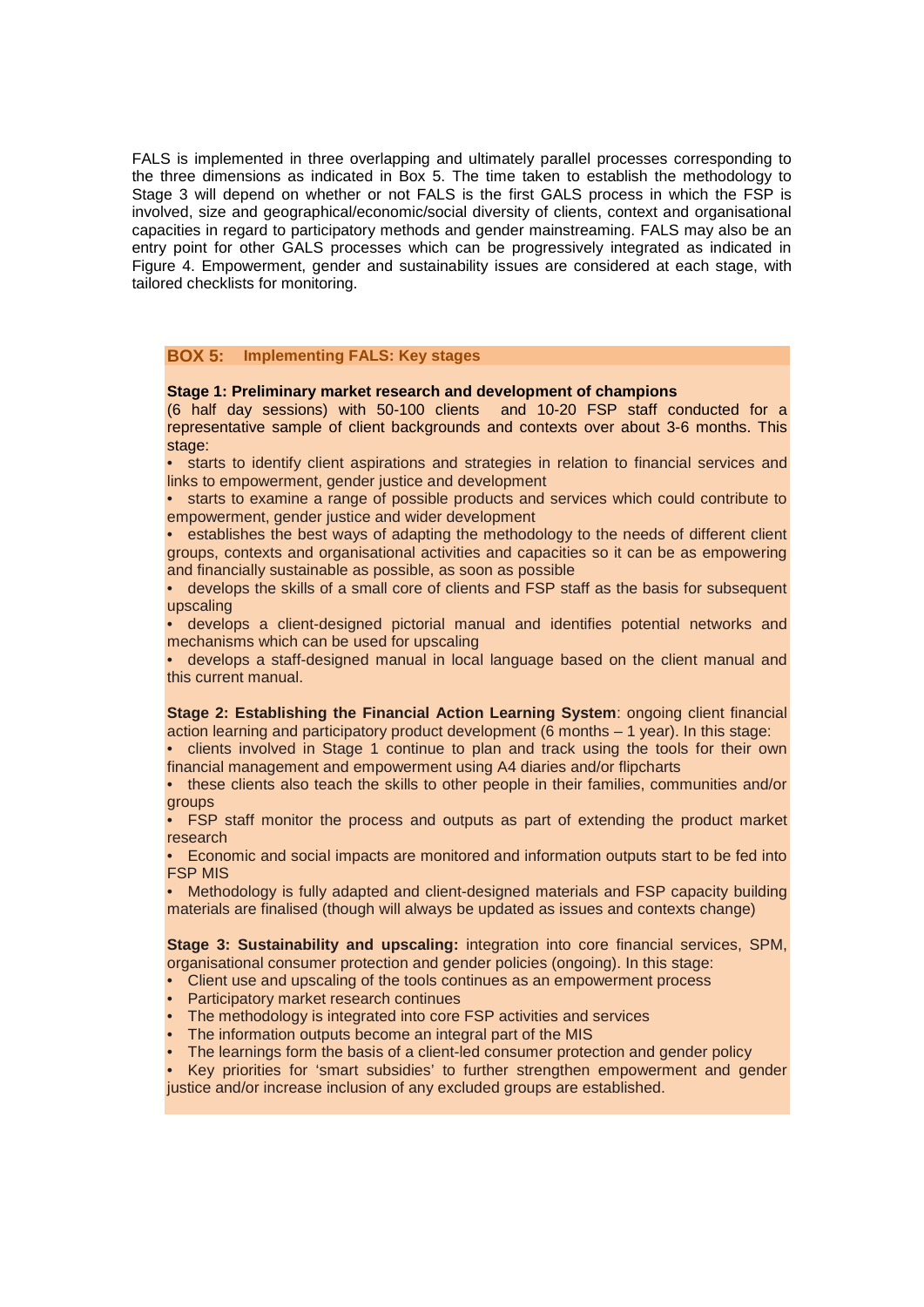

**Figure 4: Stages in FALS and possible points of integration with GALS**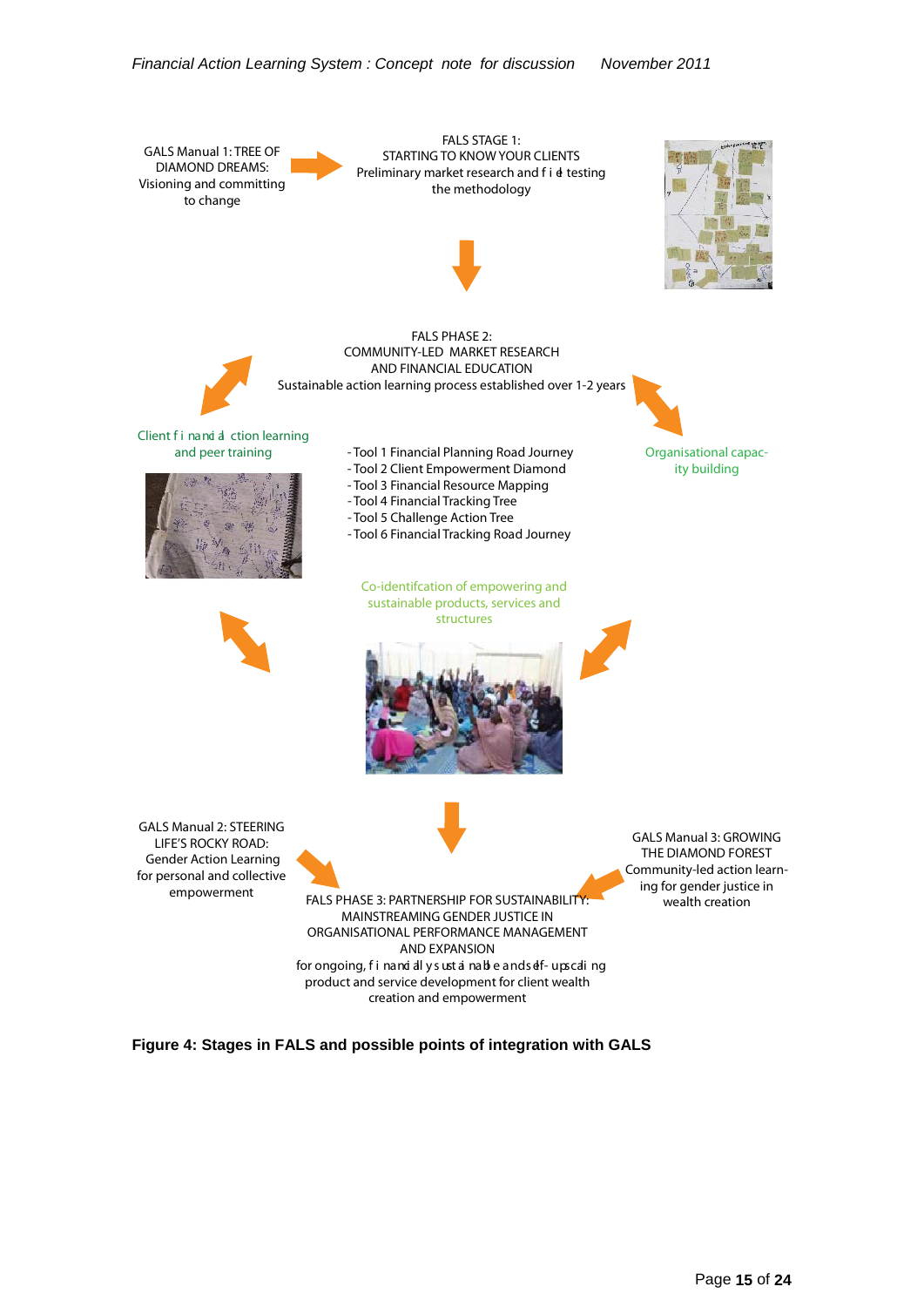# **Stage 1: Preliminary market research and development of champions**

FALS aims ultimately to be financially sustainable as a means for cost-efficient recruitment of reliable and sustainable clients and fully integrated into existing FSP activities, particularly application processes and any capacity-building and/or group mobilisation. This will often require a change in attitude and relationship between clients and FSP staff towards mutual respect, mutual learning and 'win-win' partnership rather than credit officers teaching, policing and penalising clients. Stage 1:

- establishes client ownership of the methodology from the start through developing a core of 'champions' from different target client groups who adapt the methodology to their own needs. They then use the methodology in A4 diaries to plan, implement and track their own empowerment and changing gender relations in the family. These should include very poor women and men who are able to change their own lives, rather than existing leaders who have many other things to do, and also do not make such credible role models for others if they have not faced the same challenges.
- establishes a culture and community-led process of peer training to accelerate change. Clients not only start their own A4 diaries to plan and track progress which they can show to others, but also develop their own A4 pictorial manual of the methodology in the diaries, based on the training they receive. These pictorial manuals are then used to help yet more clients to plan and track progress in their own A4 diaries and develop their own manuals to train others in their own support networks.
- develops the participatory and communication skills of a core of staff who will take the process forward – enabling community ownership and openness to learning from clients often requires personal attitude and behaviour changes even for staff trained in other participatory methods. Stage 1 starts a process of preliminary market research to raise staff awareness and establish a respect for the often very impressive coping strategies of clients in very difficult circumstances. Staff learn directly from clients, including the poorest clients. They combine what they learn from clients with their own notes to make a staff manual in their own local language/s.
- establishes the most manageable ways of integrating the methodology into their work, including market research, SPM and value chain development.

Once a solid core of demonstrated champions are there, a culture of client peer training exists and best ways of integration into existing activities is established, then the process develops its own momentum.

**Stage 2: Ongoing Financial Action Learning as a client empowerment process and input to product development** is a 1 year consolidation process of capacity building and upscaling through direct and peer capacity building using the pictorial and staff Manuals, client peer training mechanisms and interactions between staff and clients. The aim is to continue to demonstrate the benefits to clients of understanding and tracking their business strategies, achievements and financial flows. The focus on changing gender relations as an integral part of wealth creation and empowerment continues. Clients and staff continue to collect more information as an input to development of empowering products and services and SPM. The methodology is continually reviewed and refined to make it as empowering and sustainable as possible.

The pace and scale of implementation and expansion will depend very much on the nature of the implementing organisation. In small organisations implementation and upscaling may depend largely on community peer training and be limited to a small membership and outreach to their communities and support networks in a limited geographical area. In very large organisations it may be possible to roll out over one year through staff training to national coverage – but here it is extremely important not to lose the culture of peer training and community ownership. Precious staff time, skills and energies are best spent on seeking ways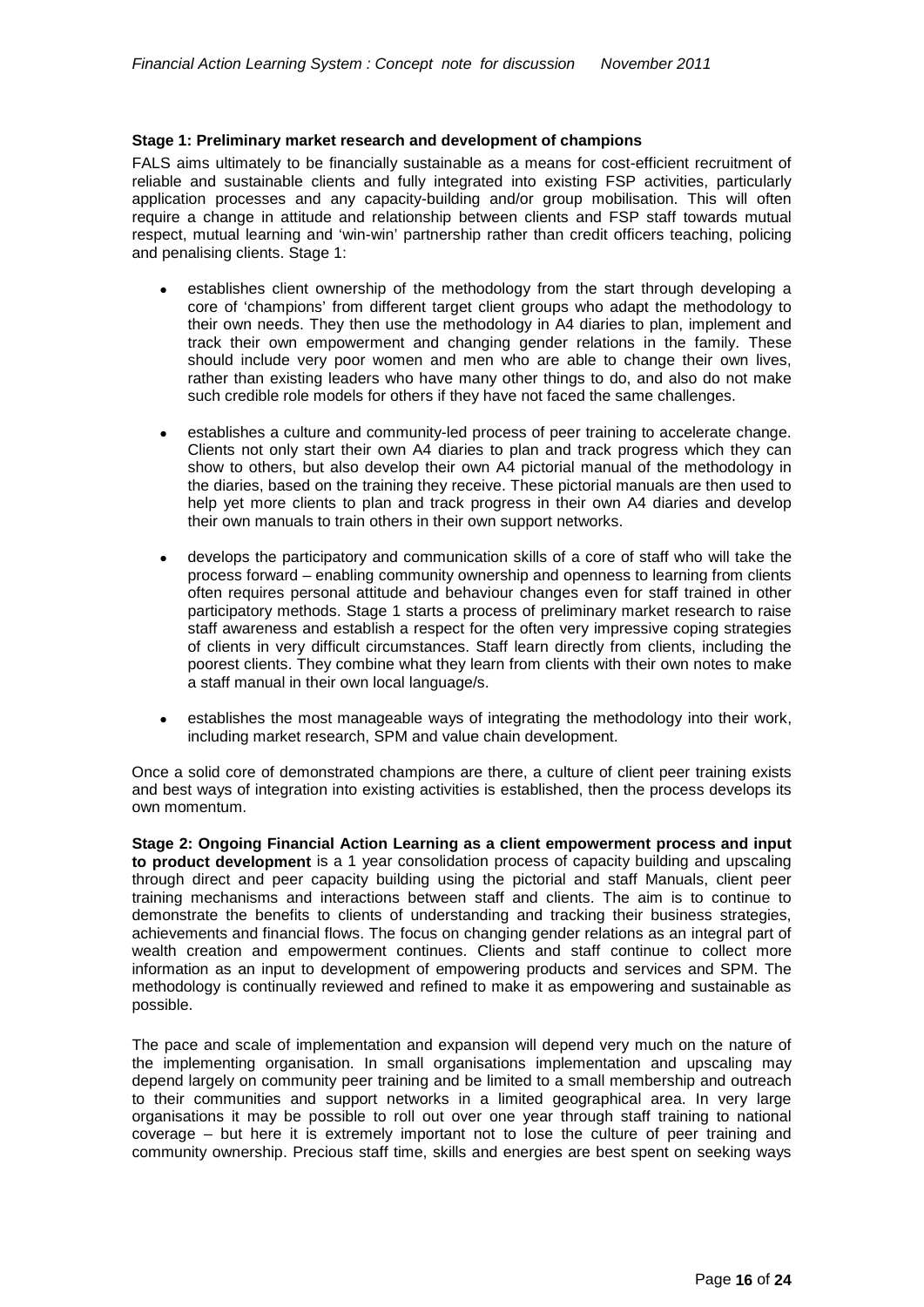of addressing the needs which are identified at community level, catalysing the upscaling and documenting the quantitative and qualitative information for learning and advocacy, rather than routine basic training at community-level.

# **Stage 3: Partnership for empowering and sustainable product and service development**

This third stage is about integrating FALS across all organisational activities to make it fully financially sustainable as a relational marketing and product development strategy. FALS is not ultimately a separate 'project' or additional cost, but the methodology, empowerment and gender messages are progressively integrated into existing activities. Empowerment and gender justice continue to be mainstreamed in the content and facilitation of all the diagram tools and participatory processes.

Ultimately the Financial Action Learning System produces rich quantitative and qualitative information on livelihoods and gender relations for thousands of people, and also develops participatory structures which become a sustainable input to local economic development, national economic policy, ethical supply chain management and international certification standards. Linked to other civil society and women's organisations it starts to develop a solid and informed basis for collective action to address the multiple constraints faced by poor women and men. These macro-level linkages are a key focus of the final Stage 4 of the GALS process and discussed in more detail in GALS Manual 5.



**Figure 5 Quantified gender impact tree for women's land ownership with information collected by clients through their group mechanisms for over 3,000 households.**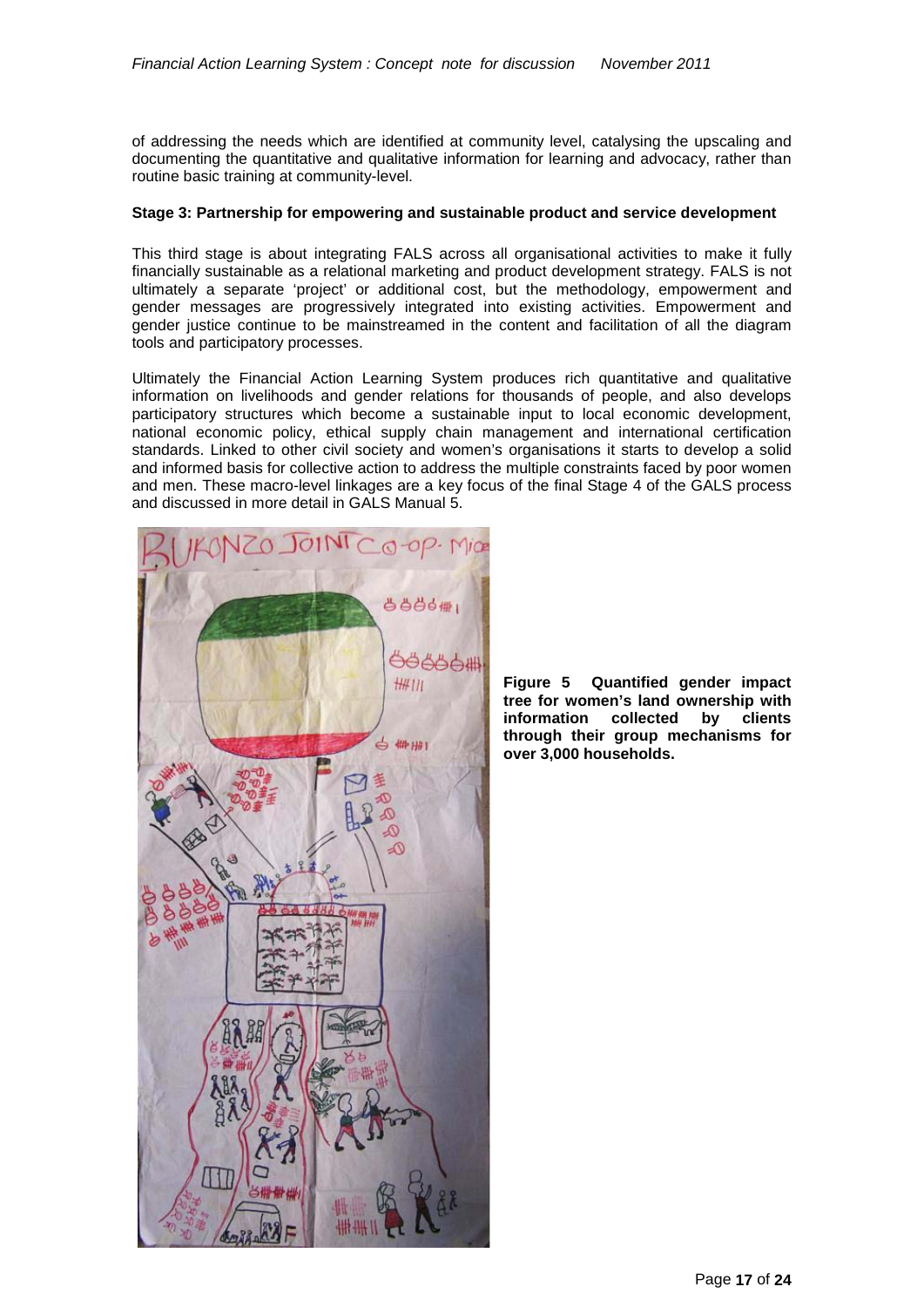# <span id="page-17-0"></span>**Annex 1: WEMAN Gender Justice Protocol for financial services**

The WEMAN Gender Justice Protocol for FSPs builds on innovation and discussions at workshops facilitated by the author in Asia, Africa and Latin America since 1998 with over 150 MFIs. It was then subsequently consolidated by members of Oxfam Novib's WEMAN network, including a 2007 Declaration from over 20 MFIs in Latin America. The protocol was presented at the Asia Regional MicroCredit Summit in Bali July 2008 and signed by over 400 participants worldwide<sup>10</sup>.

**BOX 6: Gender Justice Framework Protocol for Financial Services**

*Gender justice vision: A world where women and men are able to realise their full potential as economic, social and political actors, free from all forms of gender discrimination, for empowerment of themselves, their families, their communities and global humankind.*

**Gender justice objectives** for the purpose of this Protocol means:

• removing the all-pervasive institutional gender inequalities and discrimination which constrain both women and men at every level, enabling both to realise their full human potential

• affirmative action to empower women (currently the most disadvantaged sex) to access and benefit from these changes

• working with men to change attitudes and behaviours which not only harm women, but also children and often men themselves

# **Strategic Framework**

• mandates, vision and objectives of all financial service providers have explicit commitment to gender equality of opportunity and women's empowerment.

• removal of all forms of gender discrimination as a human right in access to all financial products and nonfinancial services as an integral part of product and service development, including technological innovation.

• financial services for women and men contribute to gender justice through design of products and client participation.

• non-financial services for women and men promote gender justice, facilitated through an appropriate (depending on organisational mission, capacities and context) combination of mainstreaming women's empowerment in core services, interorganisational collaboration, establishment of peer training systems and 'smart subsidy' for empowerment projects from micro-finance profits, government or private sector linkage or donor funding

• gender indicators are an integral part of social performance management and market research.

• consumer protection and regulatory policies integrate gender equality of opportunity and empowerment.

• gender advocacy in areas like women's property rights and combating gender-based violence essential to removing gender discrimination and empowerment are an integral part of the advocacy strategy.

• the specific needs and interests of very poor and vulnerable women are included in all the above

• organisational gender policies support these strategies, developed through a participatory process with staff and clients, integrated into all staff training for women and men and including gender equitable recruitment, employment and promotion.

<span id="page-17-1"></span> $10$  Signatories include prominent figures in the microfinance movement including Mohammad Yunus and Lamiya Morshed of Grameen Bank and Sam Daley Harris and Michele Gomperts of the Summit Campaign, Nirmal Fernando of Asian Development Bank, and NABARD.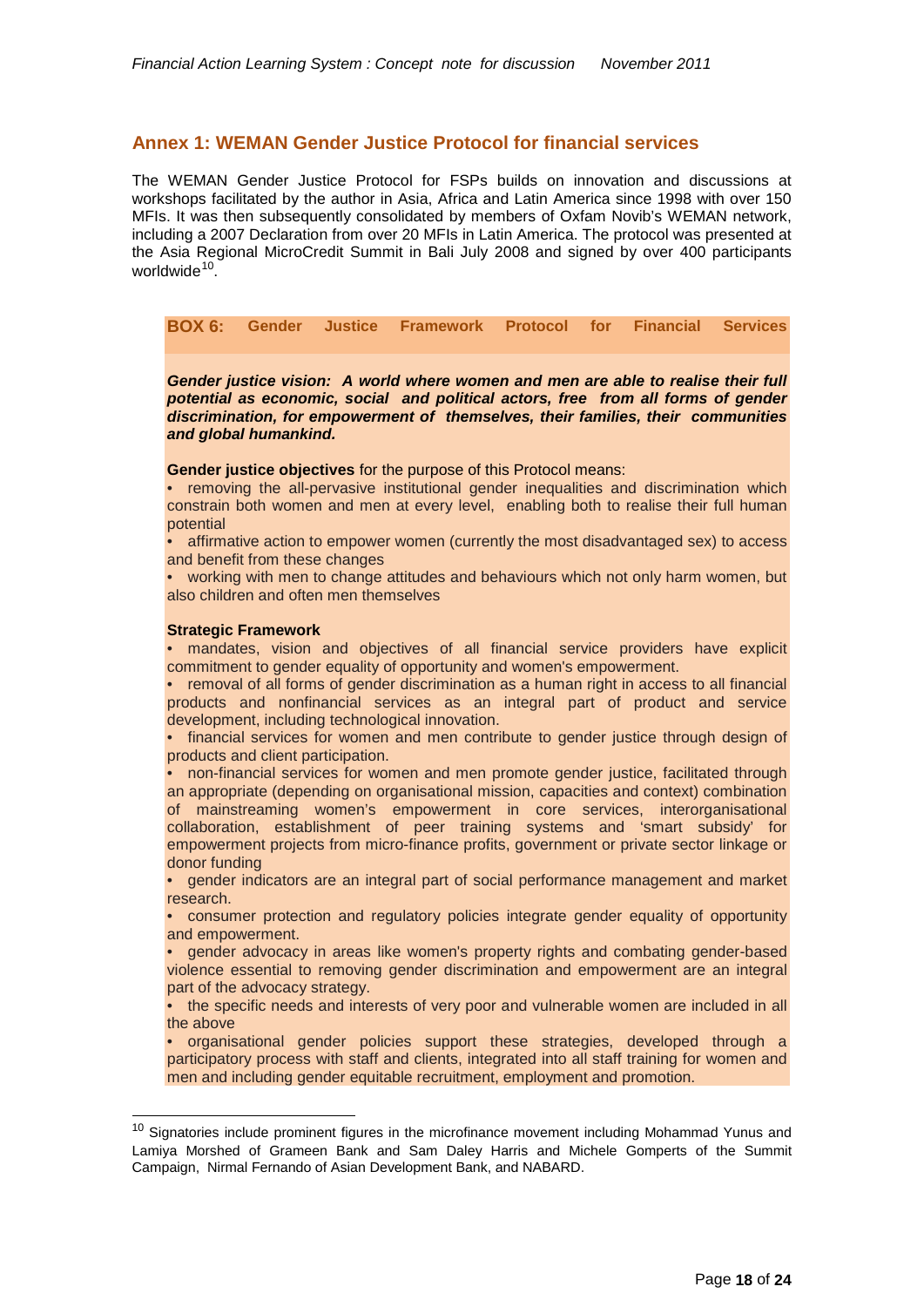This Protocol does not aim to be a blueprint, but to act as a catalyst for serious debate about ways forward for women's empowerment across the range of issues currently affecting the financial, and particularly micro-finance, sector. The framework assumes a commitment to a diversified financial sector, where different players from commercial banks and MFIs to women's organisations may have different focuses and roles, but where each would make a firm commitment to gender equality of opportunity and women's empowerment and adapt and integrate these principles into their organisational structure, product and service delivery and role at macro- and policy levels.

If you would like to comment or make suggestions on its further development and promotion, please contact Oxfam Novib through the WEMAN website: [www.wemanglobal.org](http://www.wemanglobal.org/) and/or Linda Mayoux at [l.mayoux@ntlworld.com.](mailto:l.mayoux@ntlworld.com)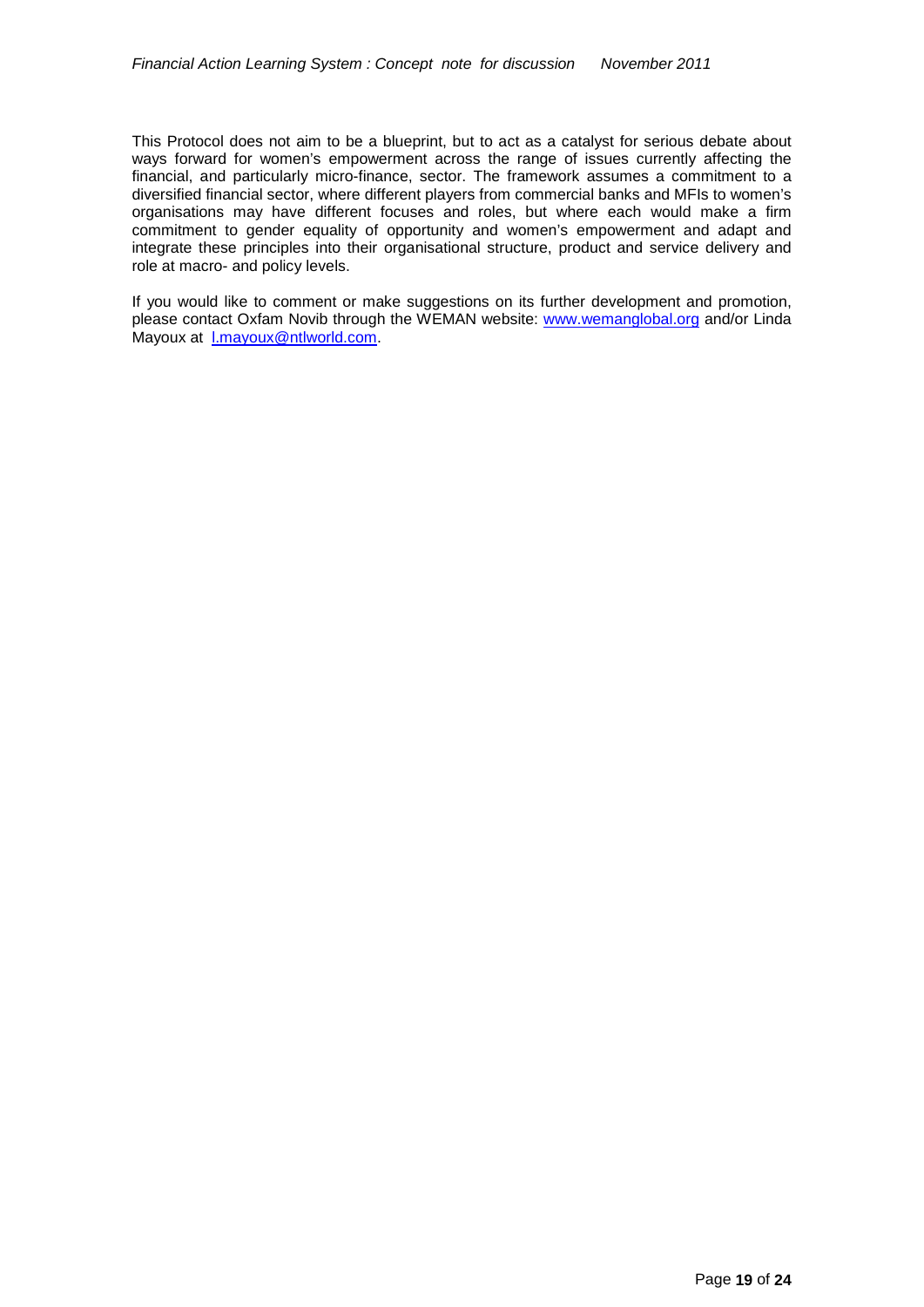# <span id="page-19-0"></span>**Annex 2: Overview of GALS: Approach, Phases and Future Developments**

The GALS process is a community-led approach working with women and men to promote gender justice, particularly women's human rights as established in the 1979 United Nations Convention on Elimination of All Forms of Discrimination Against Women (CEDAW). GALS is not a separate 'add-on' project, but a way of thinking and acting which is integrated through an organisation's activities and culture. There is no explicit 'gender training' as such. Principles of equity, inclusion and gender justice and women's human rights underlie the way in which the process is facilitated, and the types of actions which are supported by development agencies. Although the main focus is on promoting constructive communication between women and men, the ultimate aim is removal of all forms of gender discrimination and empowerment of women and men to realise their full human potential. In some cases this requires strategic negotiation of conflicts of interest in favour ofwomen's rights.

# **BOX 7: Internationally agreed women's rights framework (CEDAW) and underlying gender principles**

# **Convention on Elimination of Discrimination Against Women (CEDAW)**

Adopted by the UN General Assembly in 1979 CEDAW clarifies the fact that the 1948 Declaration of Human Rights also includes women. By 2005 this had been signed by 179 countries.

Women's rights include:

- Right 1: rights to life, liberty, security of person and freedom from violence and degrading treatment and freedom of movement
- Right 2: legal equality and protection by the law including women's equal rights to make decisions in their family regarding marriage and children, property and resources.
- Right 3: right to own property and freedom from deprivation of property
- Right 4: freedom of thought, opinion and association
- Right 5: right to work, freedom from exploitation and right to rest and leisure
- Right 6: right to a standard of living adequate for health and right to education

GALS is conceived in terms of 3 key phases over a period of 2-3 years to establish a sustainable, dynamic and self-upscaling change process at individual, community, private sector and policy levels.

**GALS Phase 1: Visioning and Committing to Gender Justice:** Manual 1 'Tree of Diamond Dreams'. A 1-3 day Gender Justice event using:

- Gender Justice Diamond with both women and men develops an awareness of women's human rights, the advantages of change in gender relations
- **Challenge Action Trees** identify some immediate strategies through which change can be achieved.

The event also develops analytical, participation and drawing skills and establishes principles of peer training. By the end of this process participants have a clear idea of what gender justice means for women and men in relation to CEDAW and most have a commitment to change. The ways in which these events are conducted will vary depending on the particular goals and organisational capacities of those involved in the process. It could be one very large event, or many smaller ones integrated into other organisational activities. These events are conducted at both community and organisational levels. Implementing this phase alone should bring about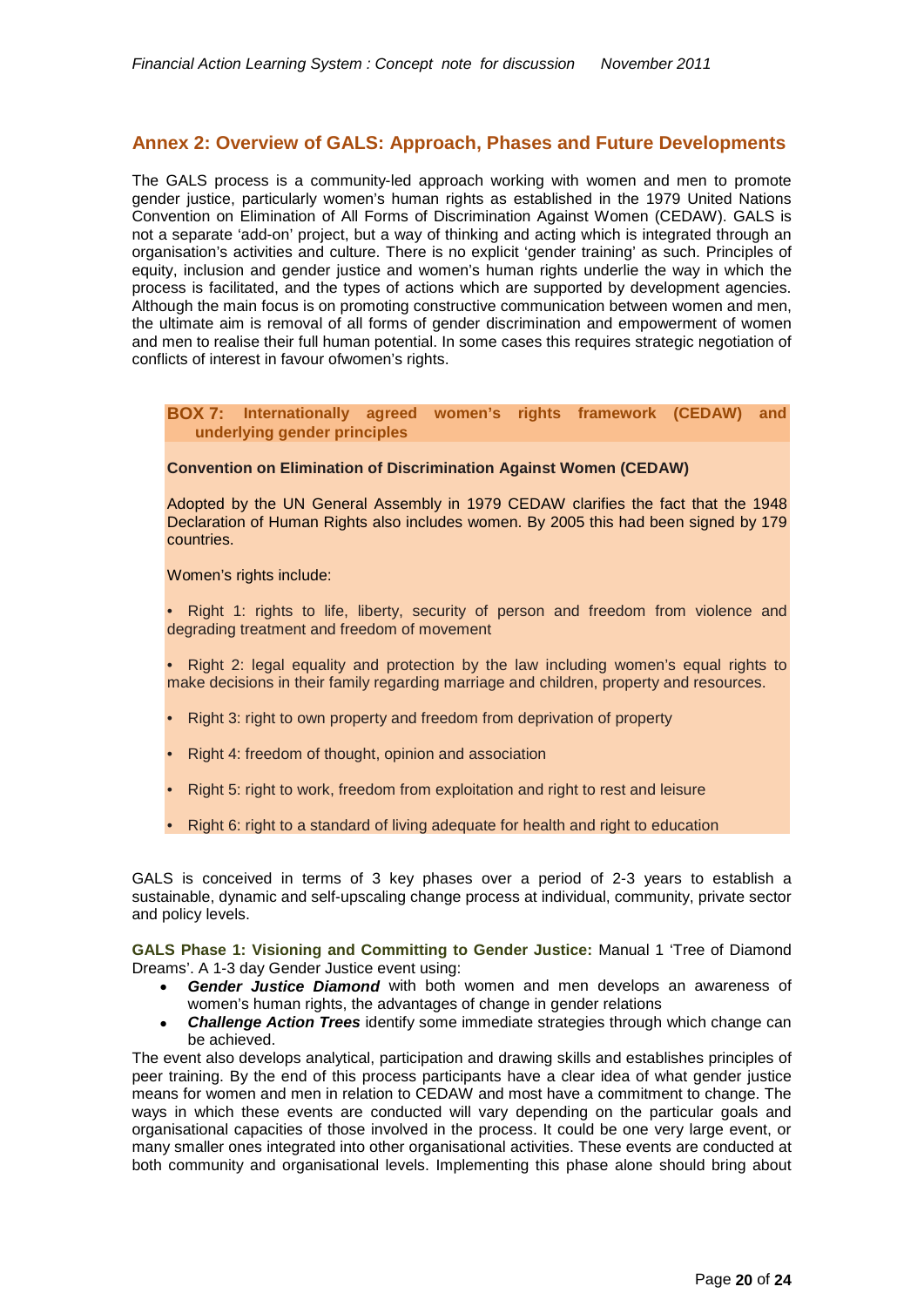changes, but these changes are likely to be more profound and sustainable if Phase 1 is seen as the entry point to Phase 2.

**GALS Phase 2: Community-led action learning for gender justice and wealth creation:** a 6 to 12 month process of developing skills and structures for community-led action learning at both individual and collective levels, integrating the tools into other individual and organisational activities.

Phase 2 focuses on the underlying idea of the *'Life Road Journey'* where people develop a vision with  $SMARKT$ <sup>[11](#page-20-0)</sup> 'milestones', analyse opportunities and constraints and track progress over time as an action learning and change process. The organisation develops individual capacities and peer learning structures for subsequent scaling up and subsequent GALS phases for mainstreaming gender justice.

There are three Manuals for this Phase adapted to the needs of particular organisations and interventions. Tools from these manuals can be used sequentially and/or combined in different ways depending on local needs and context:

*Manual 2: Steering Life's Rocky Road* (2010) which focuses specifically on personal development and collective action for gender justice. This is used where the entry point is a gender strategy and/or where the organisation already has other methodologies for livelihood development which are working well.

*Manual 3: 'Growing the Diamond Forest'* (this manual 2011) which focuses on wealth creation (market and value chain-led livelihood development) within which gender justice is mainstreamed.This is used where a specific gender focus as entry point might be too sensitive and/or would not be attractive to women and/or men and/or where the organisation already has a gender methodology which is working well.

*Manual 4: Financial Action Learning System* for client empowerment and FSP sustainability (2011 this current manual) uses the same tools for an integrated process whereby simple financial analysis and tracking tools by clients are introduced and aggregated as an input to market research for financial product development. This methodology integrates gender justice into the financial analysis at all levels. It aims to be fully financially sustainable as an effective methodology for ongoing peer-led outreach and expansion to ever more reliable clients.

**GALS Phase 3 Equal and Together: mainstreaming gender justice in development insitutions and policy** ongoing strengthening empowerment and collective action, upscaling of the change process and integration into macrolevel development institutions and policies

GALS Phases 1 and 2 establish:

- Participatory leadership and equitable participatory processes for bringing about sustainable changes in gender relations at individual, community and organisational levels.
- Participatory structures for ongoing monitoring, tracking and research as an input to planning further changes
- The basis for developing/deepening organisational gender policies in the implementing development and private sector organisations
- They also produce rich quantitative and qualitative information on livelihoods and gender relations for thousands of people which can be a valuable input to gender advocacy, ethical supply chain management and international certification standards, financial product development local economic development.

However it is likely that many challenges still remain which require sustained leadership and advocacy and policy changes at national and even international levels.

<span id="page-20-0"></span><sup>&</sup>lt;sup>11</sup> SMART means Specific, Measurable, Achievable, Relevant and Timebound.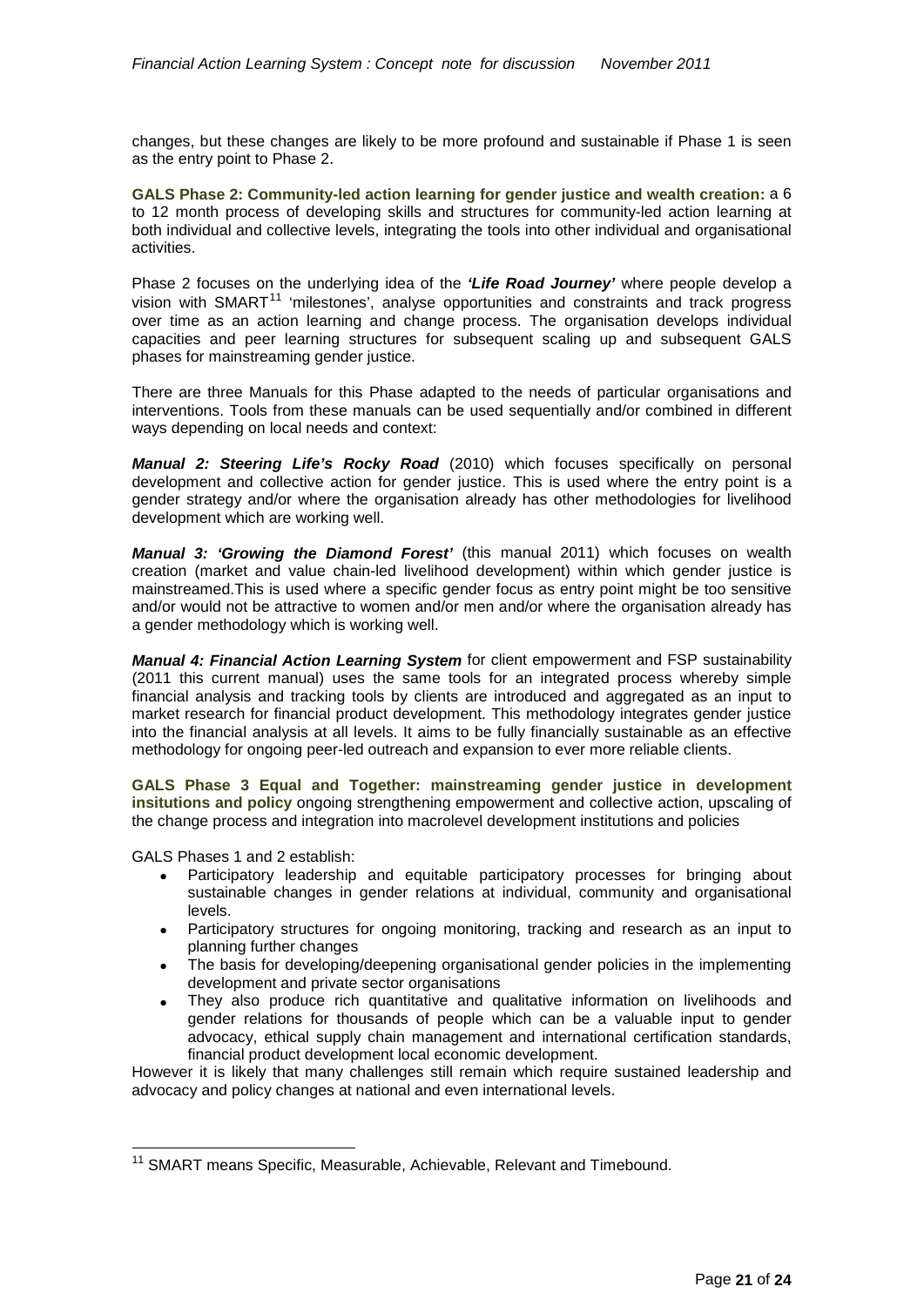Developing these macro-level linkages are a key focus of the final Phase 3 of the GALS process. At the time of writing manuals adapting the same GALS tools and processes for this phase are still in planning, but are expected to include:

- *Manual 5: Leadership, organisation and advocacy for women's economic rights* which looks at more advanced capacity building for participatory leadership and network/organisation building. This includes capacity building to develop the leadership of very poor and vulnerable women and men as well as development workers on the GALS premise that 'everyone can be a leader of change'. It includes experiential learning tools which people can use to bring about change in their communities and organisations.
- *Manual 6: Community-led gender mainstreaming in organisations* which looks in more detail at how the outputs from Phases 1 and 2 can be used to develop organisational gender policies in public and private sector organisations. It is envisaged that tailored versions would be available for private sector supply chain management and certification processes, financial service providers and banks and local government as well as development NGOs.
- *Manual 7: Community-led participatory action and advocacy research* which looks at how the same tools can be used for more in-depth quantitative and qualitative investigation by community organisations, development agencies and research institutes. This includes ways of using 'extractive' external research as an empowering process which can catalyse change where GALS processes do not already exist.